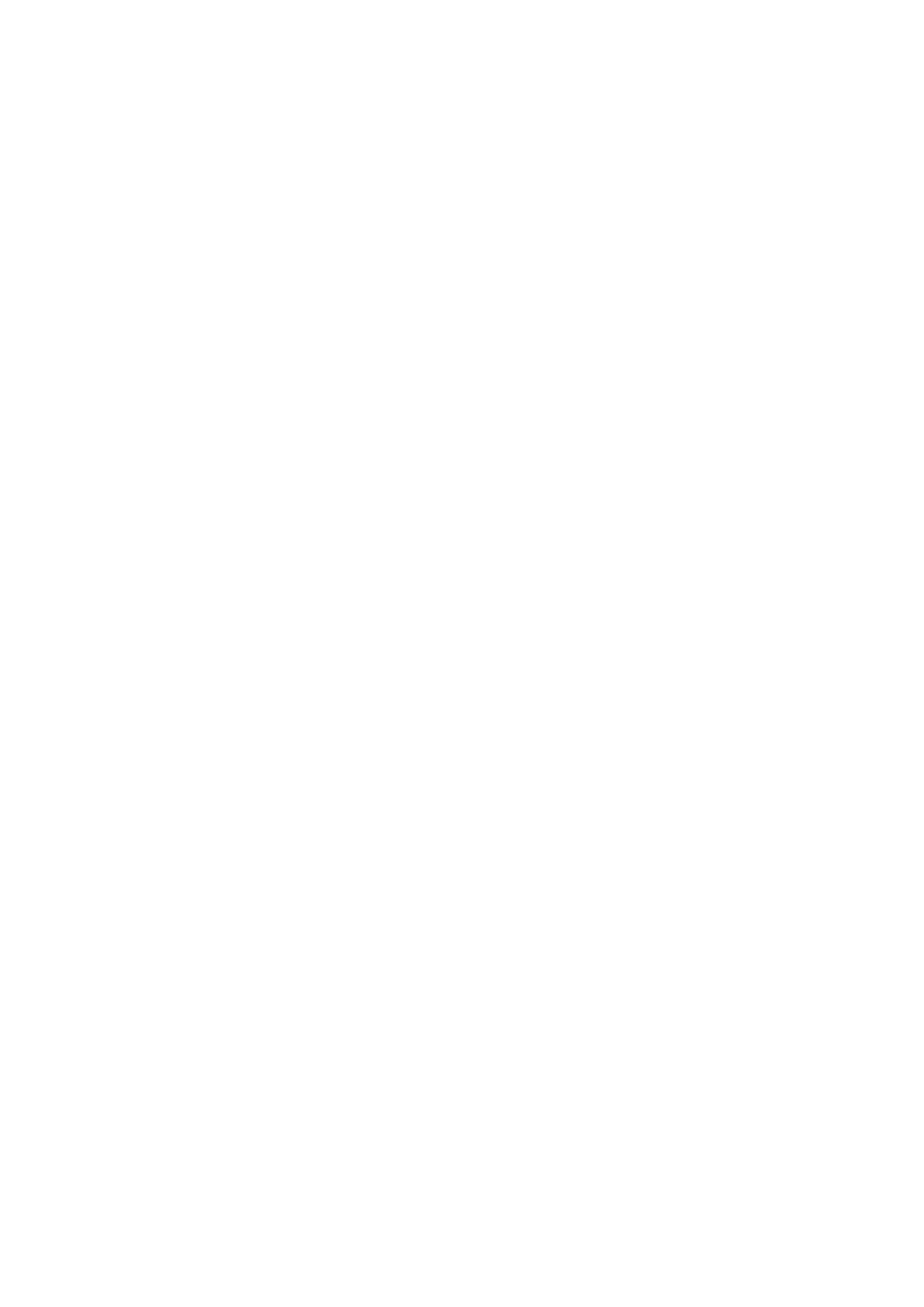# Unsettling Colonial Modernity in Islamicate Contexts

Edited by

Siavash Saffari, Roxana Akhbari, Kara Abdolmaleki and Evelyn Hamdon

Cambridge **Scholars** Publishing

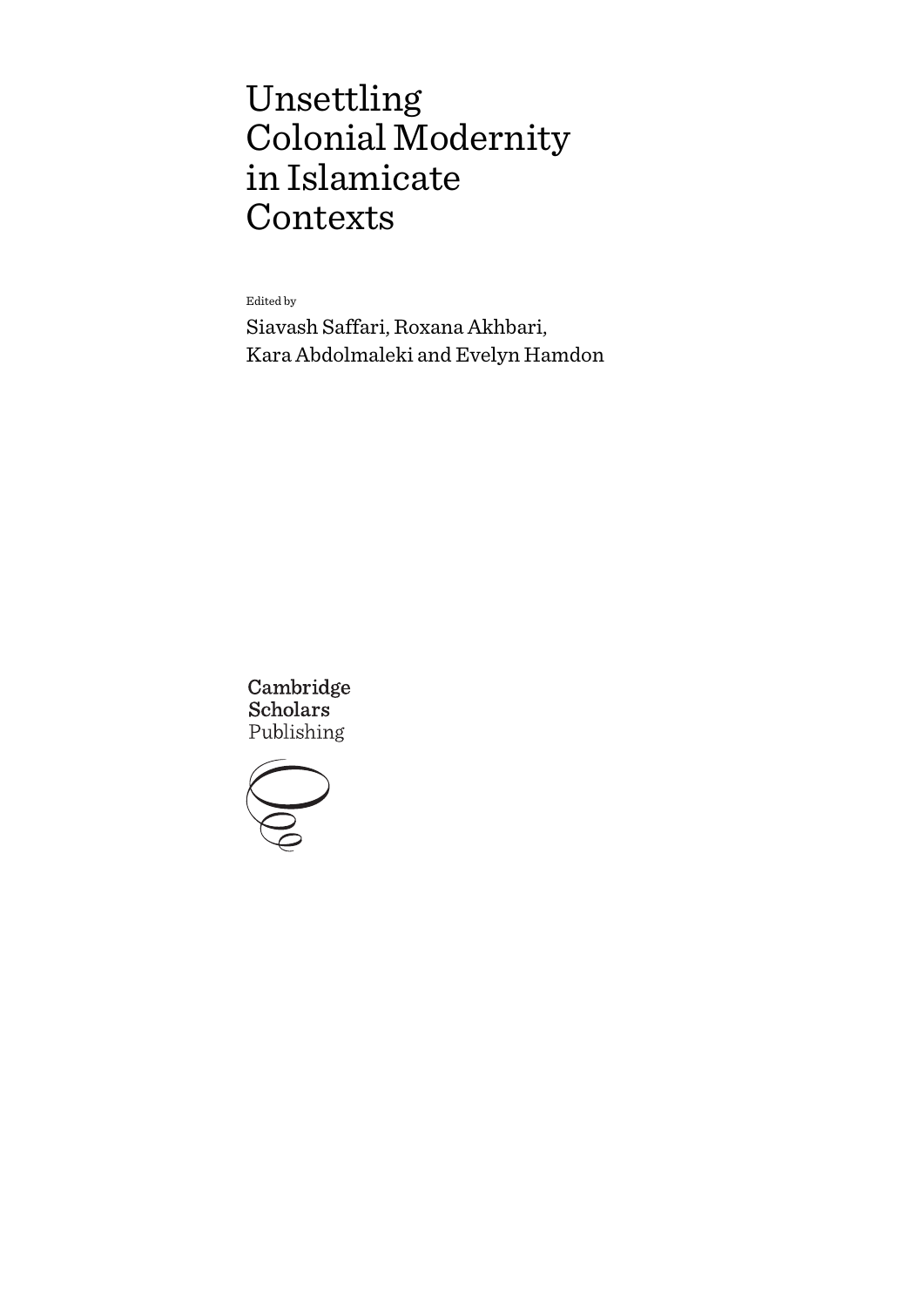Unsettling Colonial Modernity in Islamicate Contexts

Edited by Siavash Saffari, Roxana Akhbari, Kara Abdolmaleki and Evelyn Hamdon

This book first published 2017

Cambridge Scholars Publishing

Lady Stephenson Library, Newcastle upon Tyne, NE6 2PA, UK

British Library Cataloguing in Publication Data A catalogue record for this book is available from the British Library

Copyright © 2017 by Siavash Saffari, Roxana Akhbari, Kara Abdolmaleki, Evelyn Hamdon and contributors

All rights for this book reserved. No part of this book may be reproduced, stored in a retrieval system, or transmitted, in any form or by any means, electronic, mechanical, photocopying, recording or otherwise, without the prior permission of the copyright owner.

ISBN (10): 1-4438-7317-9 ISBN (13): 978-1-4438-7317-8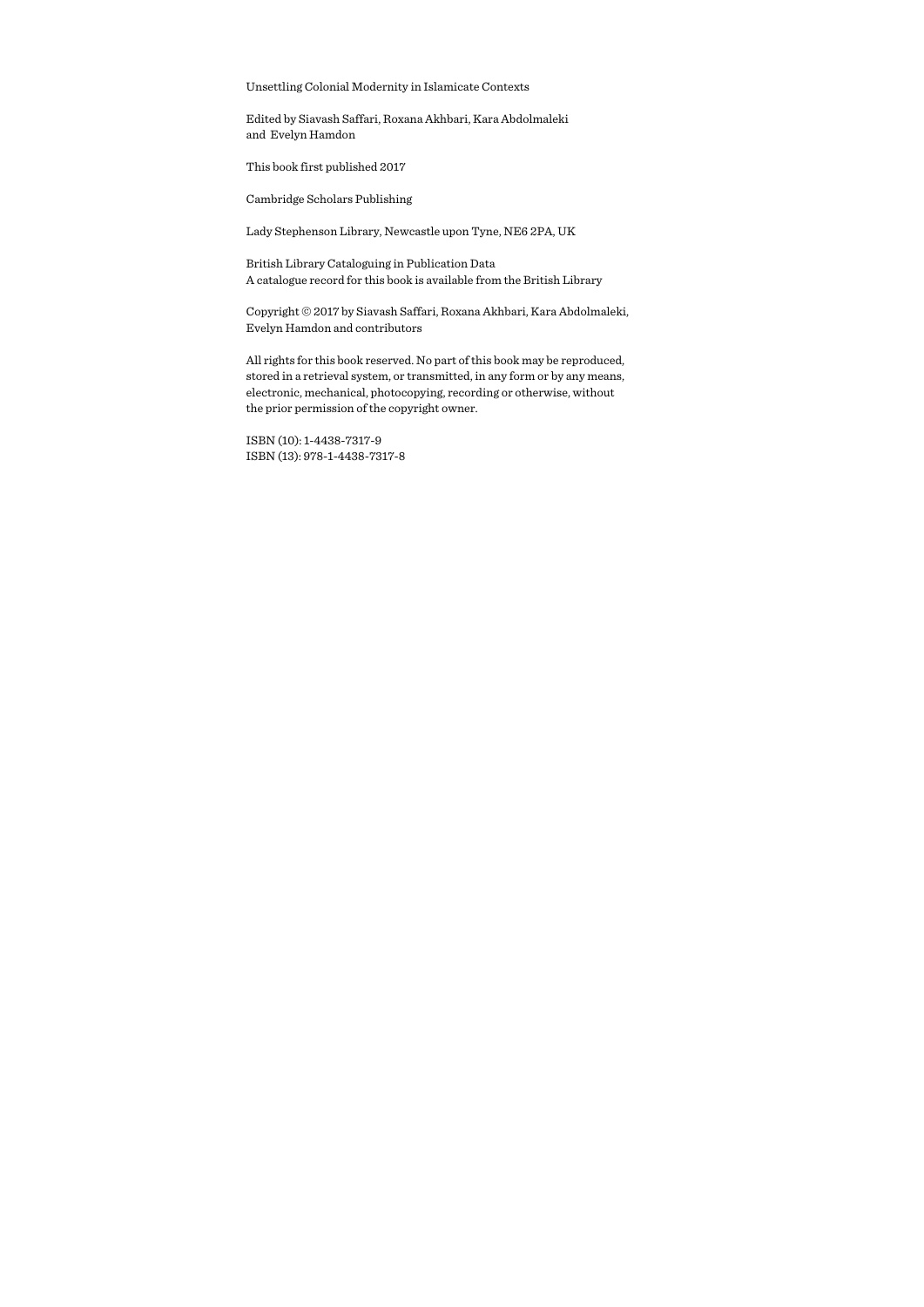*To the people of Palestine and Standing Rock, on the frontlines of resistance against the violence of settler colonialism.*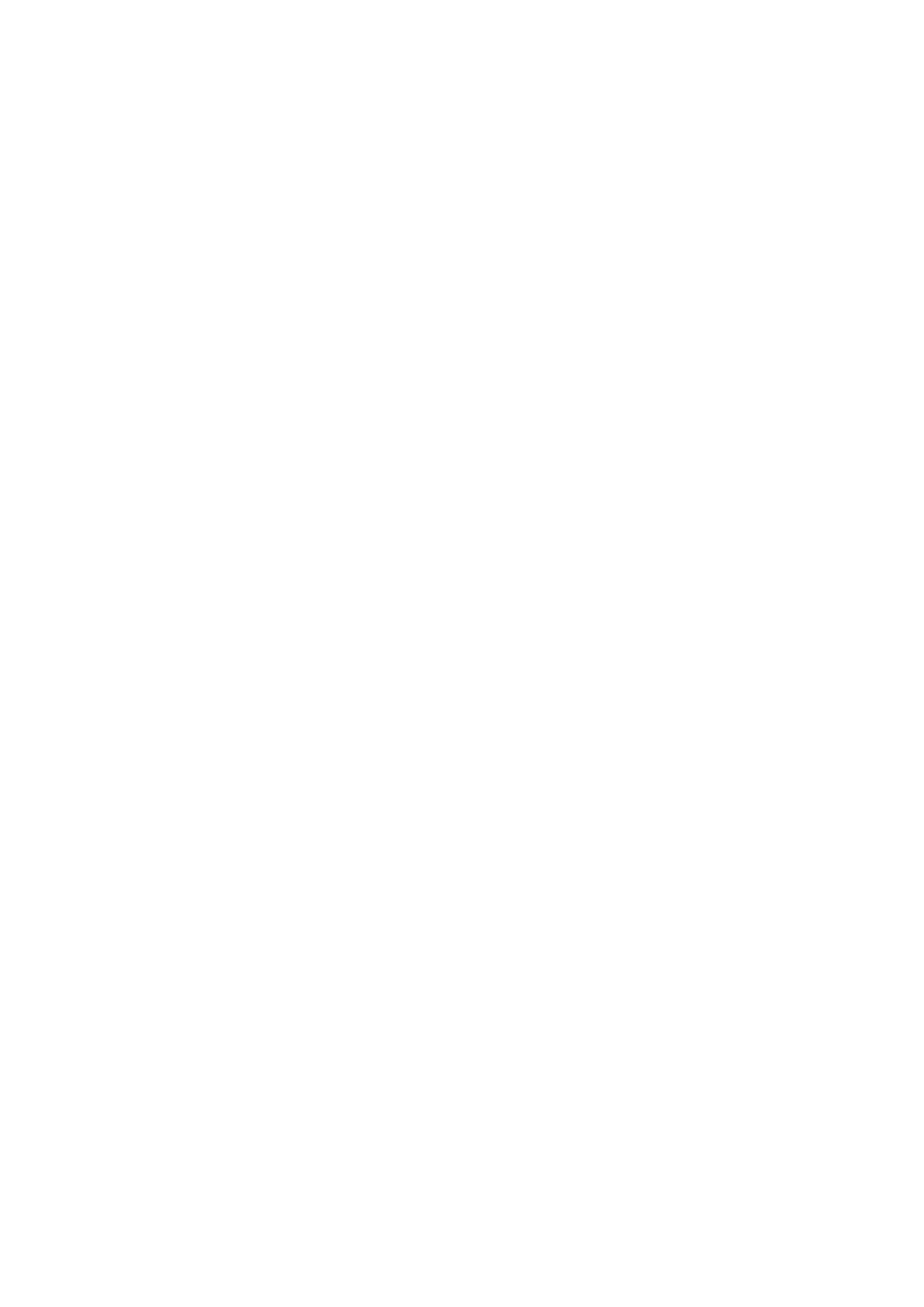# TABLE OF CONTENTS

| Sherene H. Razack                                                                                                                          |
|--------------------------------------------------------------------------------------------------------------------------------------------|
|                                                                                                                                            |
| Unsettling Colonial Modernity: Islamicate Contexts in Focus<br>Siavash Saffari, Kara Abdolmaleki and Roxana Akhbari                        |
| Section I: Coloniality and the Discontents of the Modern Nation-State                                                                      |
| Origins of Identity Confusion: Is the Path Dependency of Late 19th-<br>Century Egypt Still Shaping Its Present Politics?<br>Ahmed El-Sayed |
| Reimagining Mediterranean Spaces: Libya and the Italo-Turkish War,<br>1911-1912<br>Jonathan McCollum                                       |
| Nation and Identity Construction in Modern Iraq: (Re)Inserting the<br>Assyrians<br>Mariam Georgis                                          |
| On Protectorates and Consultanates: The Birth and Demise of<br>Modernization in the Gulf States<br>Ali Karimi and Frederick Kim            |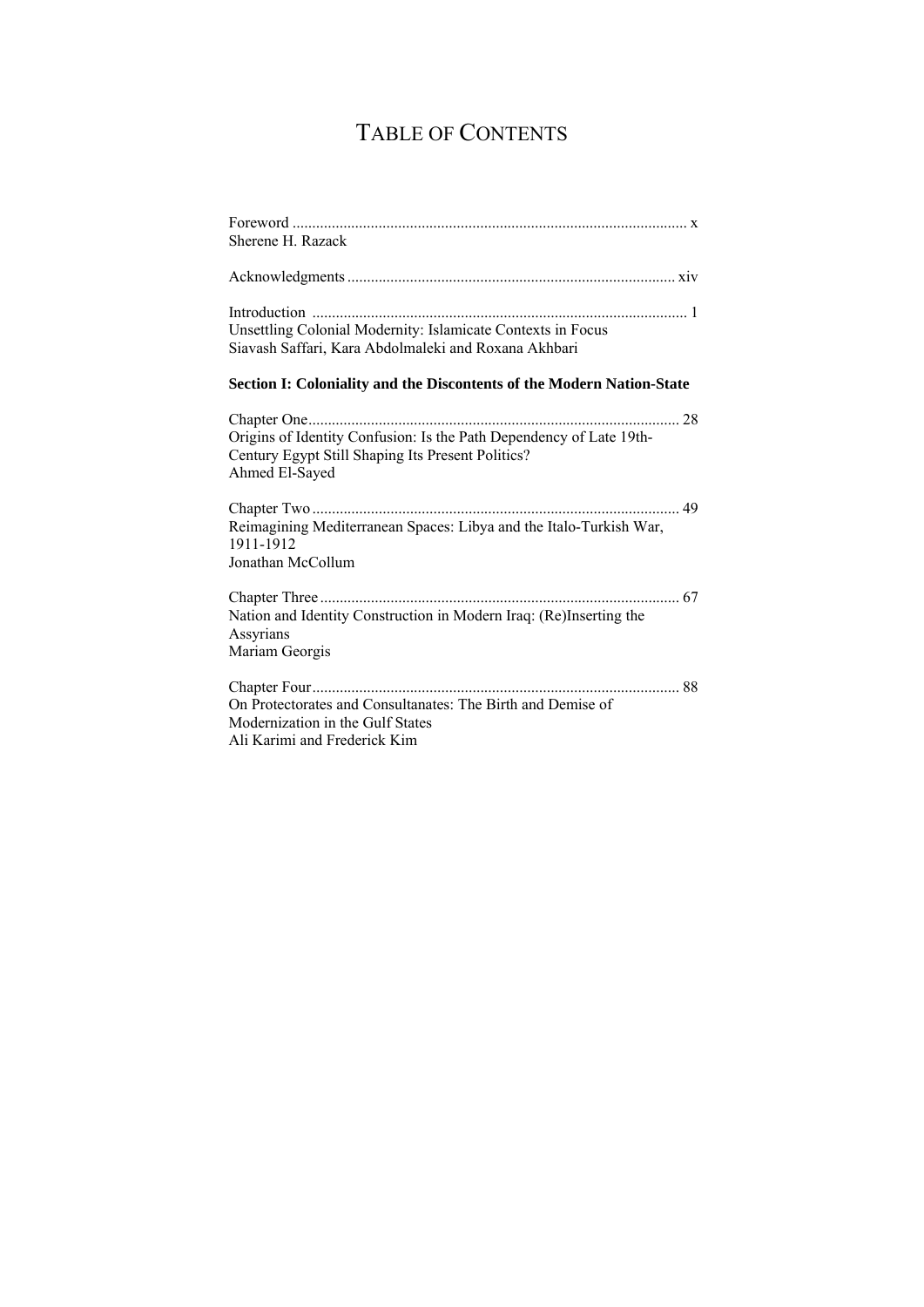### **Section II: The Aesthetics of Decolonization: Sights, Images, and Stories**

| Casablanca: From Protectorate to Neoliberal Polis – Reading the City<br>through Order and Progress<br>Rouzbeh Akhbari and Felix Kalmenson                       |  |
|-----------------------------------------------------------------------------------------------------------------------------------------------------------------|--|
| Unsettling Orientalism: Edward W. Said's 1978 Book and its Covers<br>Katherine Bischoping, Rawan Abdelbaki, Kritee Ahmed,<br>Krista Banasiak and Duygu Gül Kaya |  |
| Queering Middle Eastern Contemporary Art and Its Diaspora<br><b>Andrew Gayed</b>                                                                                |  |
| Iranian Literary Modernity, Critical Regionalism, and Print Culture<br>of the Thousand and One Nights<br>Rasoul Aliakbari                                       |  |
| A "Failed Modernity" or a "Crisis" of Modernity?: A Reading of<br>Amin Maalouf's The Rock of Tanios<br>Khalid Alhathlool                                        |  |
| <b>Section III: The Colonial Gaze and the Muslim Other</b>                                                                                                      |  |
| The Bosnian Muslim Subaltern in Modern Europe: From Myth to<br>Genocide<br>Jasna Balorda                                                                        |  |
| Alternative Spaces of Young Muslim Leaders: Experimenting with<br>Laïcité within the French Mosque<br>Ayşe Özcan                                                |  |
|                                                                                                                                                                 |  |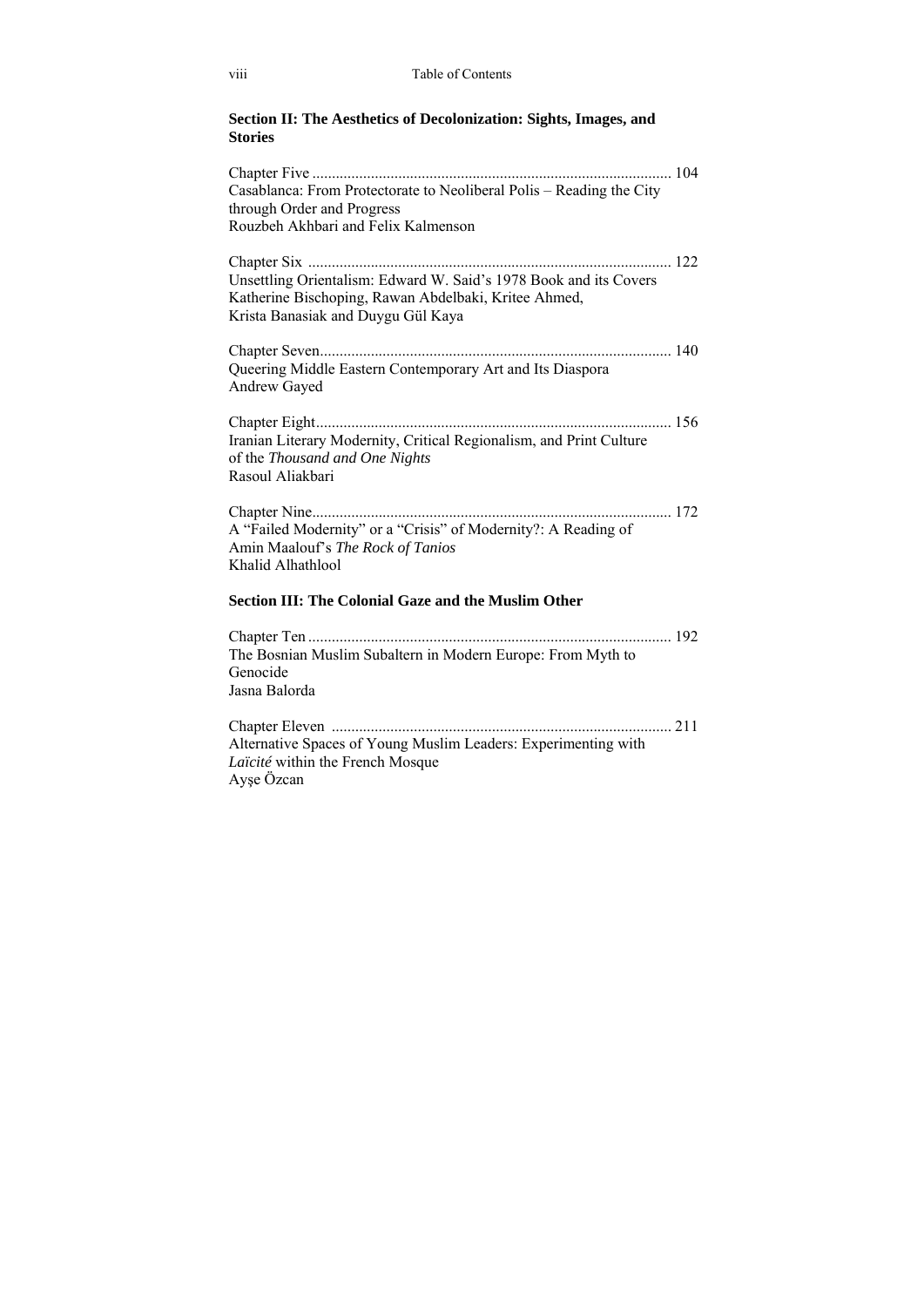| Unsettling Colonial Modernity in Islamicate Contexts                                                                      | 1X  |
|---------------------------------------------------------------------------------------------------------------------------|-----|
| Of Terrorism and Barbarism: Orientalism and Settler Colonialism in<br>Canadian Discourses of Citizenship<br>Azeezah Kanji |     |
| Canadian Multicultural Citizenship and the 'Crisis' Over the Veil:<br>Cultivating Internal Exclusions<br>Nisha Nath       | 259 |
| The Need for De-Centering Anti-Islamophobia Critiques: Proposing<br>a Demarcation<br>Roxana Akhbari                       |     |
|                                                                                                                           |     |
|                                                                                                                           |     |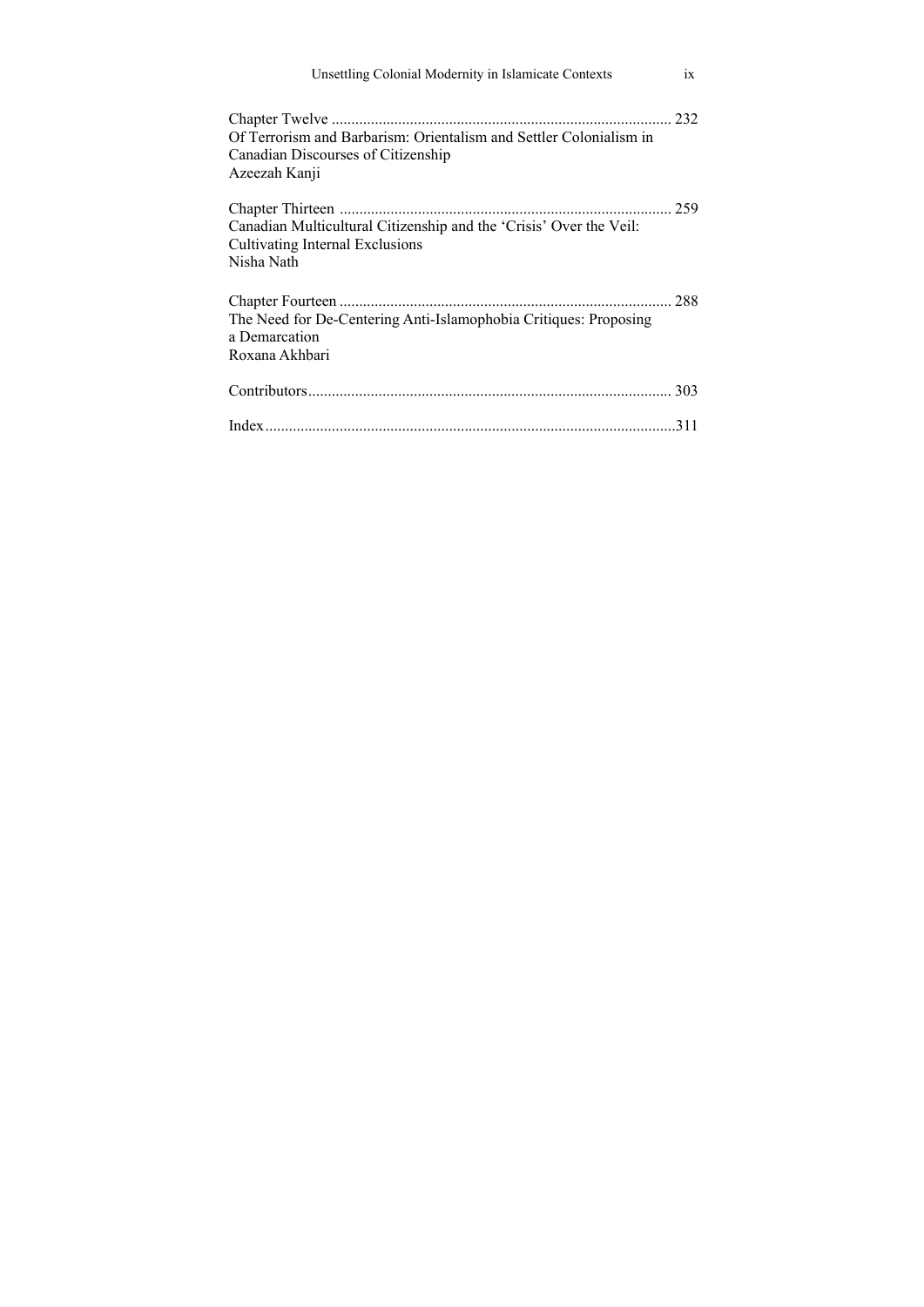### FOREWORD

# SHERENE H. RAZACK

In 1991, a few weeks after I began teaching at the University of Toronto, I met with a student who was doing research on Muslim women from several different countries. It struck me as unusual that all of the women in the research sample identified first as Muslim, and only second, if at all, as members of a particular nation or region. I suggested to the student that the identity "Muslim" was not one that came first with everyone. I offered my own case as an example. Although I come from a Muslim family, my first impulse always is to call myself a Trinidadian, and to identify as someone from the Caribbean. Indeed, my first book, published in 1991, quaintly describes me as "a Canadian of West Indian origin." Expressing her frustration at my inability to grasp the nature of her research project, the student angrily retorted that as a stigmatized minority, 'Muslim" was not a category I could disaffiliate from. For me then, however, stigma and racism wore many faces. Anti-Asian racism has not only targeted Muslims. In the 1970s and 80s, anti-Asian street racism took the form of "Paki" bashing in Toronto and in Vancouver, where I spent my undergraduate years, someone who looked like me could still also be called (anachronistically) "damned Hindu" by white boys joyriding in a convertible. By the 90s, the Sikhs and their turbans fascinated racists everywhere. The student was clearly ahead of her time, as far as anti-Muslim racism went, however. By 9/11, I had come to agree with her that one could no longer disaffiliate. Regardless of my own history and inclination, I had become "legible" in Canada first and foremost as a person of Muslim origin. The legibility quickly became global. I remember, for instance, a kindly waiter in a remote small town in Australia who, in 2002, asked me if I preferred my sausages to be halal. Light brown skin and a South Asian looking appearance was enough to tip him off as to my imagined dietary needs.

The editors of this collection borrow the term "Islamicate" to refer to "the dynamic mosaic of social and cultural life forms that exist not only in Muslim majority societies, but also in diasporic Muslim communities." In using the term "Islamicate," the editors take for granted that "Muslim" is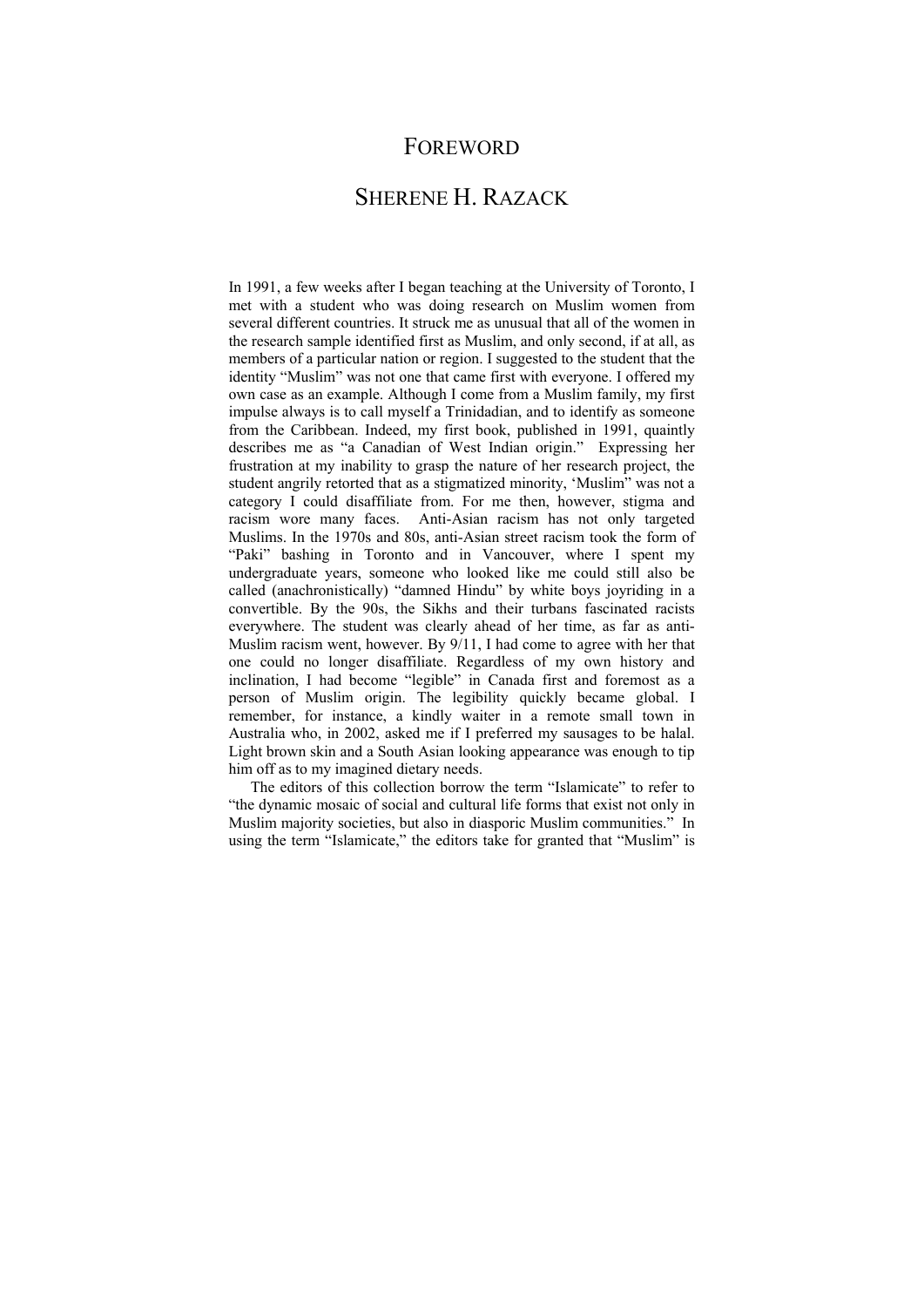how we all must identify. They acknowledge that their collective thinking was shaped in the post "War on Terror" years when Muslims everywhere came to be considered as the enemies of the West, and when wars and colonial occupations and the intensive regimes of securitization they require, are first and foremost racial projects, widely understood apocryphally as a clash of civilizations. Considered as both new and old enemies of the state (the crusades have a ghostly presence), where do those of us identified as Muslims stand on the landscape of settler colonialism? How can our practices of solidarity disrupt the native/nonnative binary and still recognize the pressing issue of Indigenous sovereignty? This collection is informed by these questions. Its approach is to follow the ghost of colonialisms past as they haunt the colonial present, tracking nation building in Islamicate contexts, in the dynamics of anti-Muslim racism (the editors use the word Islamophobia), and in the creative ways we might renegotiate modernity without descending into nativisms and fundamentalisms.

If, for the editors, the vexed question of identity joins the vexed question of who is a settler, the answer lies in anti-colonial alliances that acknowledge "the *white* nature" of colonialism. On this point I whole heartedly agree. To take just one example, whiteness goes almost completely unacknowledged in contemporary discussions sparked by Canada's Truth and Reconciliation Commission. A televised interview with the commissioner, Mr. Justice Murray Sinclair, named to the Canadian Senate in 2016, reveals a scene played out regularly on television and at elite institutions across Canada. A resolute and patient Justice Sinclair explains that Canadian teachers must be prepared to teach about Indigenous peoples. He is careful to note that this means teaching about how Indigenous lives are devalued and he mentions several Indigenous communities where there have been what is called an epidemic of suicides. The television interviewer, Steve Pakin, of TV Ontario, appears to only hear that non-Indigenous teachers must now be trained to teach about Indigenous culture and he aggressively challenges Justice Sinclair that this would put non Indigenous teachers at risk of being accused of cultural appropriation.<sup>1</sup> In ten seconds, we can go from the widespread dehumanization of Indigenous peoples and their extraordinarily high suicide rates, to the challenges non-Indigenous peoples face in solving the problem of assisting Indigenous peoples into modernity. Muslims do not face the colonial game of improvement in the same way as do Indigenous peoples, and our eviction from humanity is

<sup>&</sup>lt;sup>1</sup> http://podcasts.tvo.org/theagenda/video/2369250\_480x270\_512k.mp4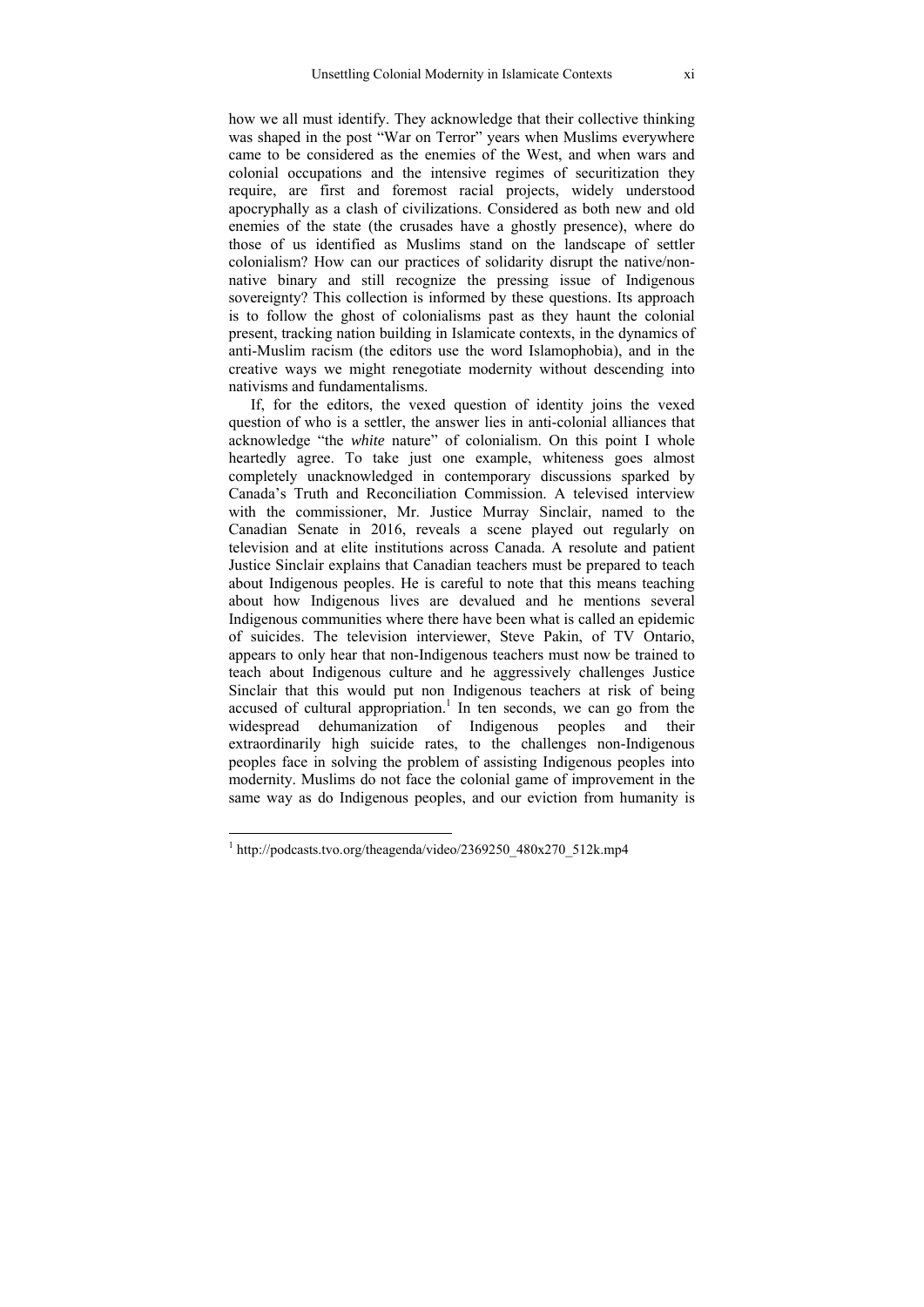differently organized, but we also regularly confront white innocence and a colour line of modernity/pre-modernity, in our case an insistence that the problem is our violent religion and culture.

As Fanon insisted, the colonial project is a *racial* project of accumulation. Today, with anti-Muslim racism at an all-time high in North America (and not just with Donald Trump as the new president of the United States), it is hard not to see the race line underpinning responses to Muslims. For instance, the argument that Muslims possess an innate incapacity for rational thought and have a pre-disposition to violence gives coherence to many a security hearing for those suspected of involvement in terrorism. Psychologists and psychiatrists serving as expert witnesses guide the court in understanding Muslims and their cultural predisposition for violence. Muslim savagery is read in the personality of the detainee, and in his practices of religiosity. 'How many times do you pray?' is still a popular question for interrogators. Elsewhere I have written of the sentencing of Omar Khadr by a military commission at Guantanamo, and specifically of the testimony of the psychiatrist Michael Welner, testimony that was the core of the state's case against Khadr. Welner relied upon Nicolai Sennels, a far-right propagandist of anti-Muslim racism, who maintained that Muslims had "a catastrophically damaged gene pool."<sup>2</sup> Lest we are tempted to believe that such positions belong only to the fringe (a fringe with legal authority nonetheless), we should keep in mind how an old fashioned biological racism lies just beneath the contemporary scientific gaze on Muslims. Socio-biological and psychological lines of argument abound whenever explanations for radicalization are being sought, for instance. Radicalization experts often blame Islam itself or the Muslim family and propose that the answer lies in greater surveillance of all Muslims. As we renegotiate our place on stolen land, and consider in the words of the editors of this collection, "the globalized condition of colonial modernity," we would do well to consider the colour line that runs through modernity, and understand how this line both limits and enables practices of solidarity among Indigenous and racialized peoples.

An article in the *New Yorker* reminds us that the story of the Muslim Other in North America is an old story of intense racism, as well as a story of immigration. Hot Tamale Louie, an Afghan immigrant named Zarif Khan, came to the American Midwest in 1907, making his way from the frontier between Afghanistan and Pakistan. He began selling tamales from

<sup>&</sup>lt;sup>2</sup> Sherene Razack, "The Manufacture of Torture as Public Truth: The Case of Omar Khadr." In *At the Limits of Justice: Women of Colour on Terror*. Eds. Suvendrini Perera and Sherene Razack, Toronto: University of Toronto Press, 2014, pp. 57-85.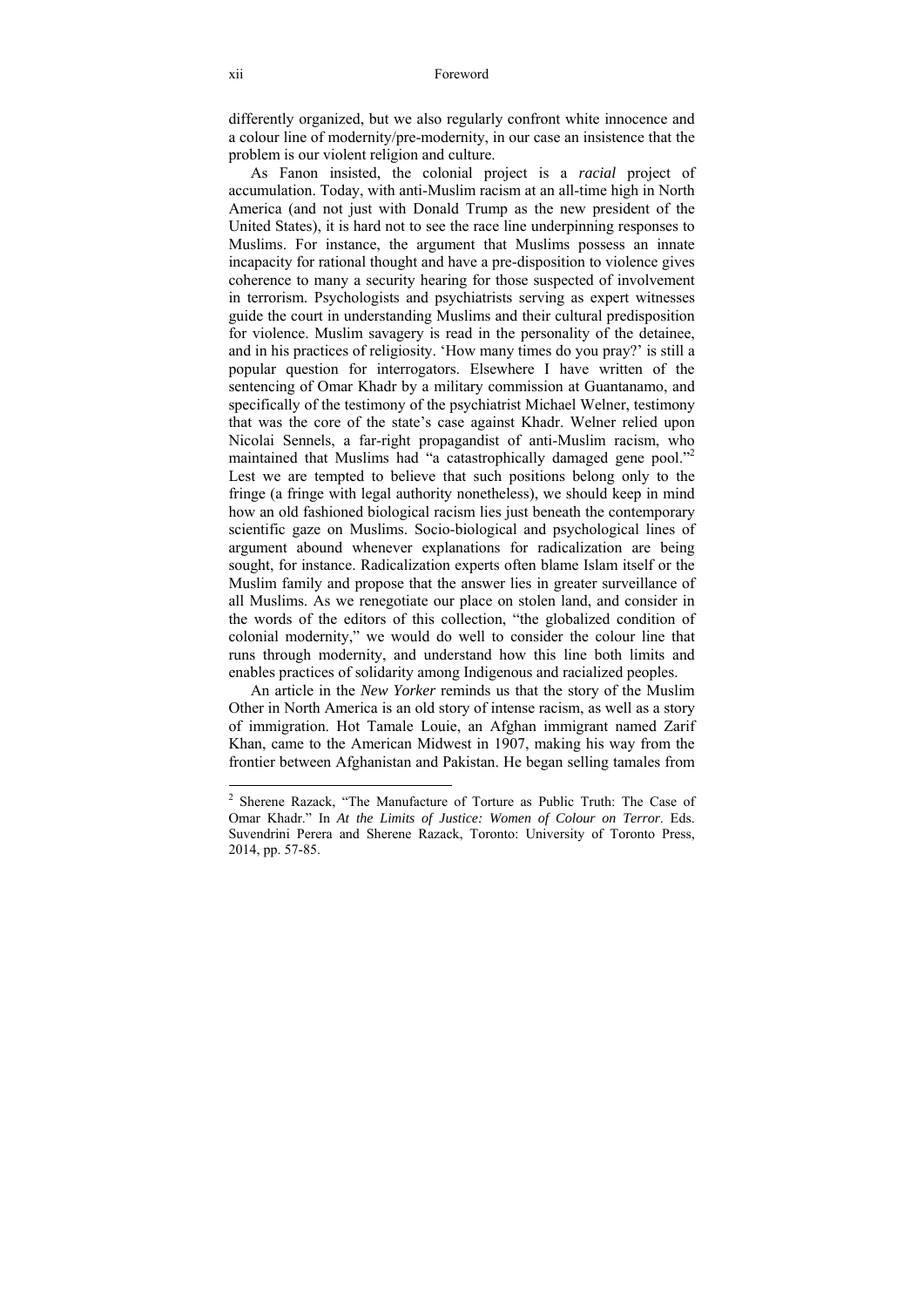a cart (as did many other Afghans). Close to Khan's old stomping ground, Gillette, Wyoming, has now given birth to a virulent "Stop Islam" movement. The Muslims in this area trace their presence to Tamale Louis's time and their history, like Khan's, is one of repeated evictions from citizenship but also historical moments of inclusion. The founder of "Stop Islam" is Bret Colvin who fondly remembers that his greatgrandfather "used to shoot Indians for the cavalry for five dollars a head."<sup>3</sup> Colonial modernities have long been unsettled by figures such as Khan who was a wealthy man when he was murdered by a nephew in Pakistan, a man with a widespread reputation for enterprise but also great generosity.

 3 Kathryn Schulz, "Citizen Khan," *The New Yorker*, June 6 & 13, 2016, p. 89.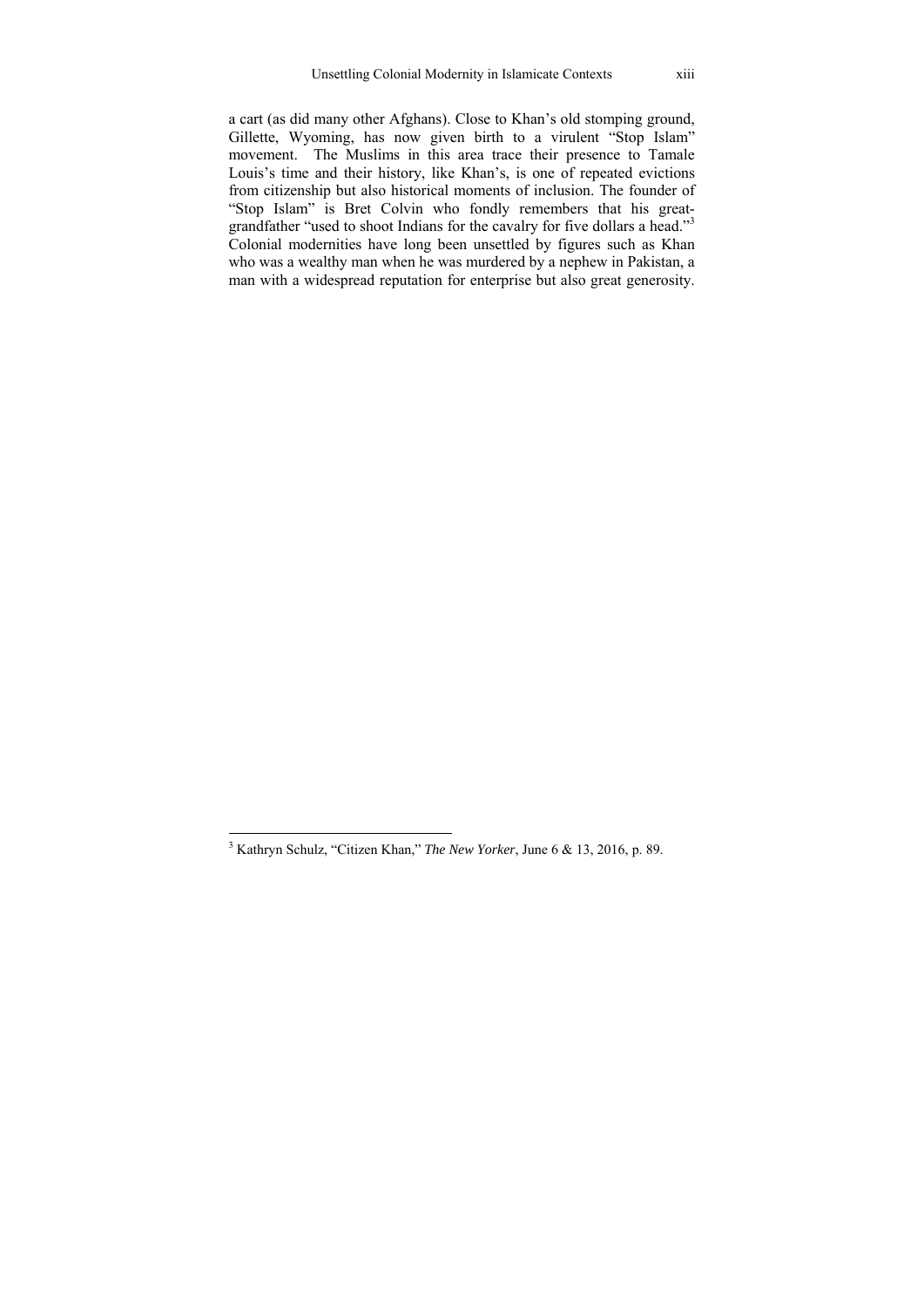### ACKNOWLEDGMENTS

This book results from a two-day international, interdisciplinary conference, entitled Unsettling Colonial Modernity: Islamicate Contexts in Focus. The conference was held in April 2015, at the University of Alberta (Canada), located on unceded Papaschase Cree Territory in Treaty Six Territory, the traditional meeting ground and home for First Nations (Cree, Saulteaux, Blackfoot, Nakota Sioux) and Métis people. As the editors of this volume, we believe that we cannot meaningfully discuss the condition of coloniality in Islamicate contexts without having first acknowledged the continued imposition of a racially hierarchical, economically exploitative, and ecologically destructive system of settler colonialism upon the very land on which we gathered for our meeting.

The UCM conference gave us the unique privilege of connecting with a fabulous team of scholars at the University of Alberta who provided thoughtful advice and generous support both in the course of making preparations for and during the conference itself. We are grateful to faculty members whose excellent feedback as our project advisors helped us shape this project with care since its initial launch in 2014, as well as to our panel chairs whose insightful engagements with the presenters remarkably elevated the quality of the conference. Thank you Yasmeen Abu-Laban, Karyn Ball, Zohreh Bayatrizi, Michael Frishkopf, David J. Goa, Andrew Gow, Jocelyn Hendrickson, Joseph Hill, Jenny R. Kelly, Susanne Luhmann, Mojtaba Mahdvai, Ann McDougall, Iman Mersal, Sourayan Mookerjea, Nisha Nath, Michael O'Driscol, Lahoucine Ouzgane, Joseph Patrouch, Malinda Smith, Jaro Stacul, Chloe Taylor, and Terri Tomsky.

The conference included three distinct components: keynote lectures, panel presentations, and poster presentations. We are deeply grateful to our keynote speakers, Sherene Razack and Parin Dossa, for the two magnificent talks they delivered. We also acknowledge all of our panel presenters whose remarkable research ideas constituted the intellectual core of the conference. Many thanks to Rawan Abdelbaki, Zubair Ahmad, Kritee Ahmed, Rouzbeh Akhbari, Roxana Akhbari, Rasoul Aliakbari, Khalid Alhathlool, Afshan Amjad, Mark Ayyash, Jasna Balorda, Krista Banasiak, Katherine Bischoping, Derek Bryce, Valentina Cappuri, Elizabeth Carnegie, Ahmad El-Sayed, Andrew Gayed, Marriam Georgis, Riva Gewarges, Duygu Gül-Kaya, Roshan Jahangir, Felix Kalmenson,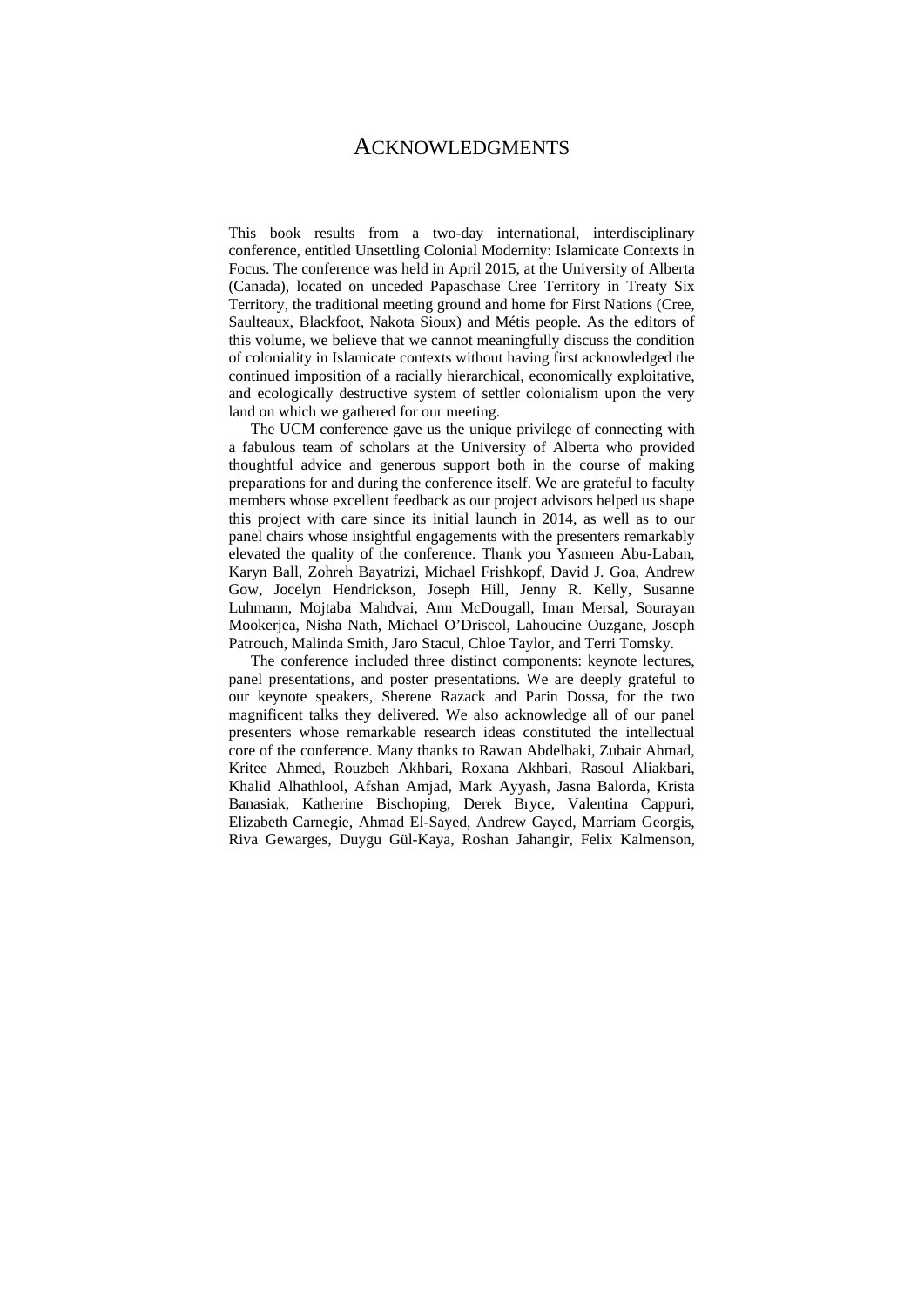Azizah Kanji, Ali Karimi, Zahra Kasamali, Abdie Kazemipur, Frederic Kim, Fouad Mami, Jonathan Mccollum, Falak Mujtaba, Alia O-Brien, Ayse Ozcan, Axel Pérez, Arun Rasiah, Mauro Saccol, Muna Saleh, Katherine Sameh, Asma Sayed, Zeina Sleiman, Itrath Syed, Abubakr Tandia, Zeina Tarraf, Sheena Wilson, and Jihan Zakarriya. Finally, we acknowledge and appreciate the participation of our three (then) undergraduate presenters with whose terrific poster presentations we inaugurated the conference. Thank you for sharing your work Rouzbeh Akhbari, Belen Samuel, and Samina Sana.

We would like to extend a special thanks to Jasmin Hirschberg for her invaluable help and for capturing some wonderful moments from the conference in her photos, and to Nav Kaur, the Outreach Coordinator of the Alberta Public Interest Research Group (APIRG), without whose selfless help this conference could not have happened.

The generous funding support of the Office of Interdisciplinary Studies, University of Alberta Faculty of Arts, Kule Institute for Advanced Study (KIAS), Alberta Public Interest Research Group (APIRG), Department of Educational Policy Studies, and Academic Women's Association – University of Alberta enabled us to make this conference free of charge for the presenters and for the public. We appreciate their support. As well, we are grateful to Barb Heagle and Pamela Sewers (Office of Interdisciplinary Studies), Lois Harder (Faculty of Arts), Catherine Anley (Employment Equity Advisor), and Asma Sayed for their crucial help at various levels throughout the project.

Our publisher, Cambridge Scholars Publishing, has been closely involved in the development process of this book. We are grateful to our Commissioning Editor, Victoria Carruthers, for her diligent support, and to our Designer, Sophie Edminson, for her competent guidance during the laborious stage of typesetting and production. Special thanks go to Cindy Chopoidalo for her careful and thorough proofreading of the manuscript and her rigorous attention to details.

Last but not least, we thank all of our authors for having patiently worked with us throughout the various stages of the coming together of this book. Their original and thought-provoking scholarship has been and will continue to be an endless source of inspiration for us.

Siavash Saffari, Roxana Akhbari, Kara Abdolmaleki, and Evelyn Hamdon March 2017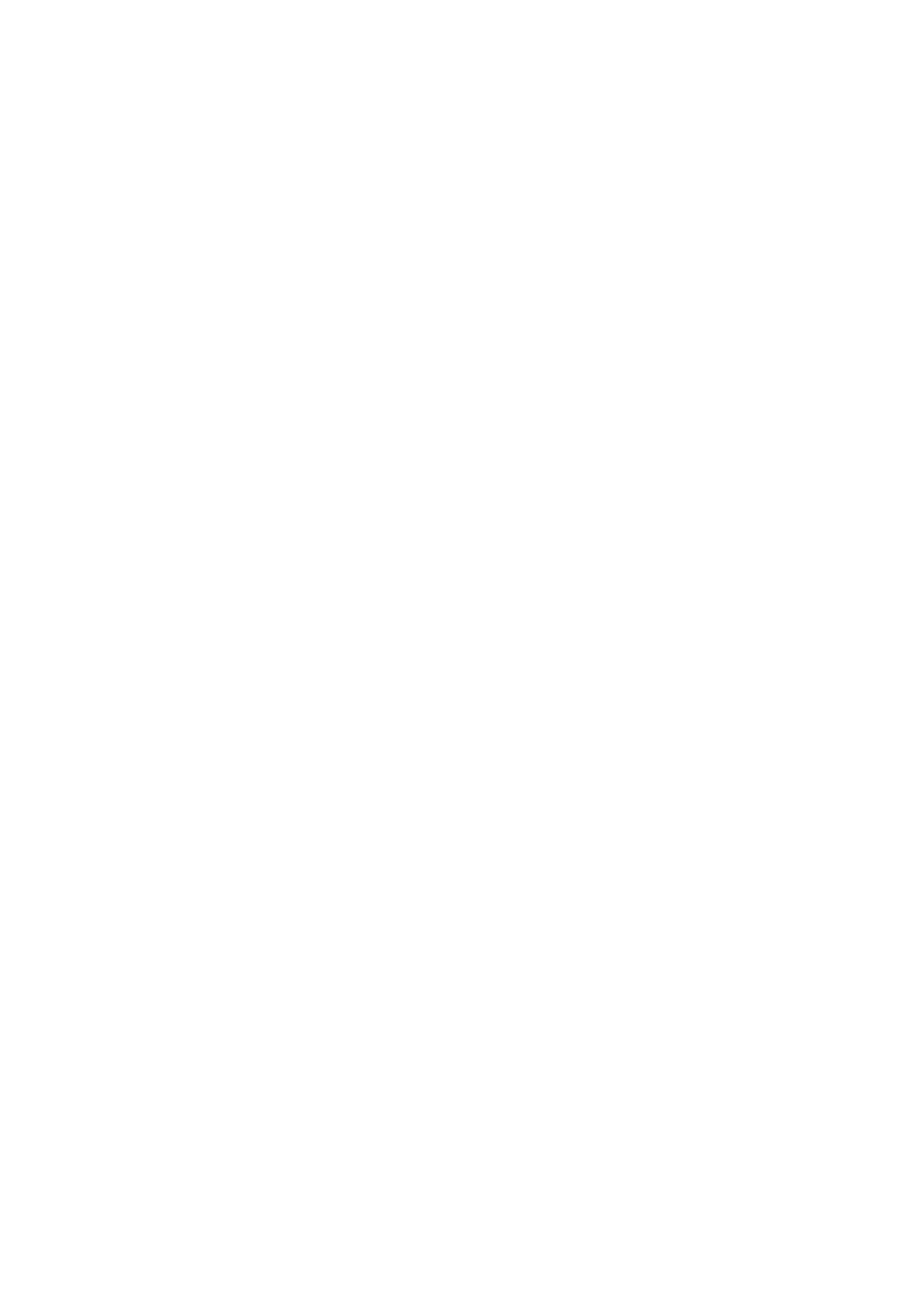## **INTRODUCTION**

# UNSETTLING COLONIAL MODERNITY: ISLAMICATE CONTEXTS IN FOCUS

# SIAVASH SAFFARI, KARA ABDOLMALEKI AND ROXANA AKHBARI

For nearly a century, debates about a condition code-named *modernity* have held a critical space in Muslim-majority societies at both theoretical and practical levels. Throughout this period, a perceived tension between modernity and Islamic traditions has been one of the defining features of many social, political, and cultural studies. Within South Asia, Middle East, and Northern Africa, a wide range of critical questions regarding democratization, the rights and status of women, socioeconomic development, globalization, and the trajectories of change in social and cultural values continue to be examined with reference to the analytical framework of Islam and modernity. Similarly, in the Western academy the question of compatibility or incompatibility of Islam and modernity has long preoccupied Orientalists and scholars in various fields of social sciences and humanities.

As a collective effort, this book offers an alternative approach for analyzing the lived social, political, and cultural experiences of people from Islamicate contexts in relation to historically constructed (and presently sustained) asymmetrical global power structures, and beyond the false binaries of Islam/modernity, and Islam/West. To this end, the contributions in this volume examine, from a wide range of perspectives and disciplinary backgrounds, the historical encounters with, past and present responses to, and ongoing efforts to unsettle and transcend what we identify as *colonial modernity*, within Islamicate contexts.<sup>1</sup> The

<sup>&</sup>lt;sup>1</sup> The term *Islamicate* was originally coined by the prominent American historian of Islam, Marshall G. S. Hodgson, who used it in his 1974 book, *The Venture of Islam, Volume 1: The Classical Age of Islam*, to describe "the social and cultural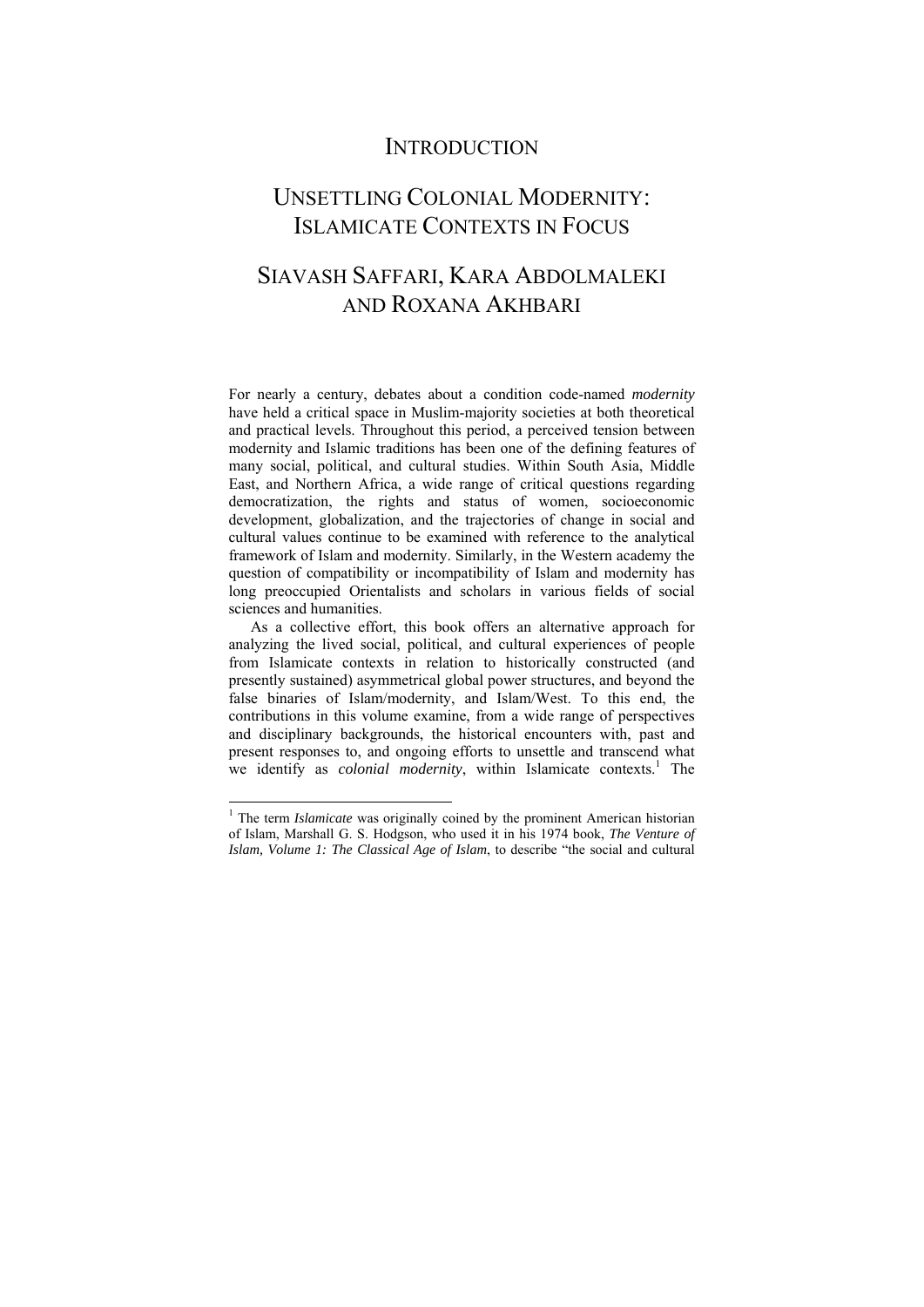#### 2 Introduction

analytical starting point of this approach is an understanding of colonial modernity as a condition whose introduction into Islamicate contexts was facilitated historically by the gradual expansion of European colonialism into South Asian, Middle Eastern, and Northern African societies. Also informing our approach is the recognition of the many modes through which, in Europe itself, and in North America by extension, people from Islamicate contexts have been, and continue to be, otherized in the constitution and the advancement of the project of modernity.

The wider intellectual and academic context in which our collective project has taken shape is a growing skepticism about the unilinear and Eurocentric conceptions of modernity and of the history of the modern world. This skepticism is today manifested in a range of critical discourses, such as indigenous modernities, multiple modernities, and alternative modernities, as well as a rich body of literature provincializing Europe, unveiling the darker side of its modernity, and calling for the decolonization of knowledges, norms, and practices that were made hegemonic in the course of Europe's colonization of the world. It is in dialogue with these global counterdiscourses that the present book sets out to bring to light many social, political, cultural, epistemological, and aesthetic modes of resistance, within both Muslim-majority and diasporic contexts, aimed at subverting and unsettling the globalized condition of colonial modernity.

### **(Re)Historicizing an 'Encounter'**

We begin our inquiry into the condition of colonial modernity, and its unfolding and unsettling in Islamicate contexts, by probing the two categories of modernity and coloniality. For Jürgen Habermas, the former refers to an historical and epistemological shift in Europe, articulated by "the philosophers of the Enlightenment."<sup>2</sup> At the sociopolitical and socioeconomic level, Habermas contends, what characterizes modernity is a move toward "the rational organization" of society and the development

complex historically associated with Islam and the Muslims, both among Muslims themselves and even when found among non-Muslims" (59). Building on Hodgson's and other, more recent conceptions, in this volume we use the term in its most inclusive sense, to refer to the dynamic mosaic of social and cultural life forms that exist not only in Muslim-majority societies, but also in diasporic Muslim communities.

<sup>2</sup> Jürgen Habermas, "Modernity: An Unfinished Project," in *Habermas and the Unfinished Project of Modernity*, ed. Maurizio Passerin d'Entreves and Seyla Benhabib (Cambridge: The MIT Press, 1997), 45.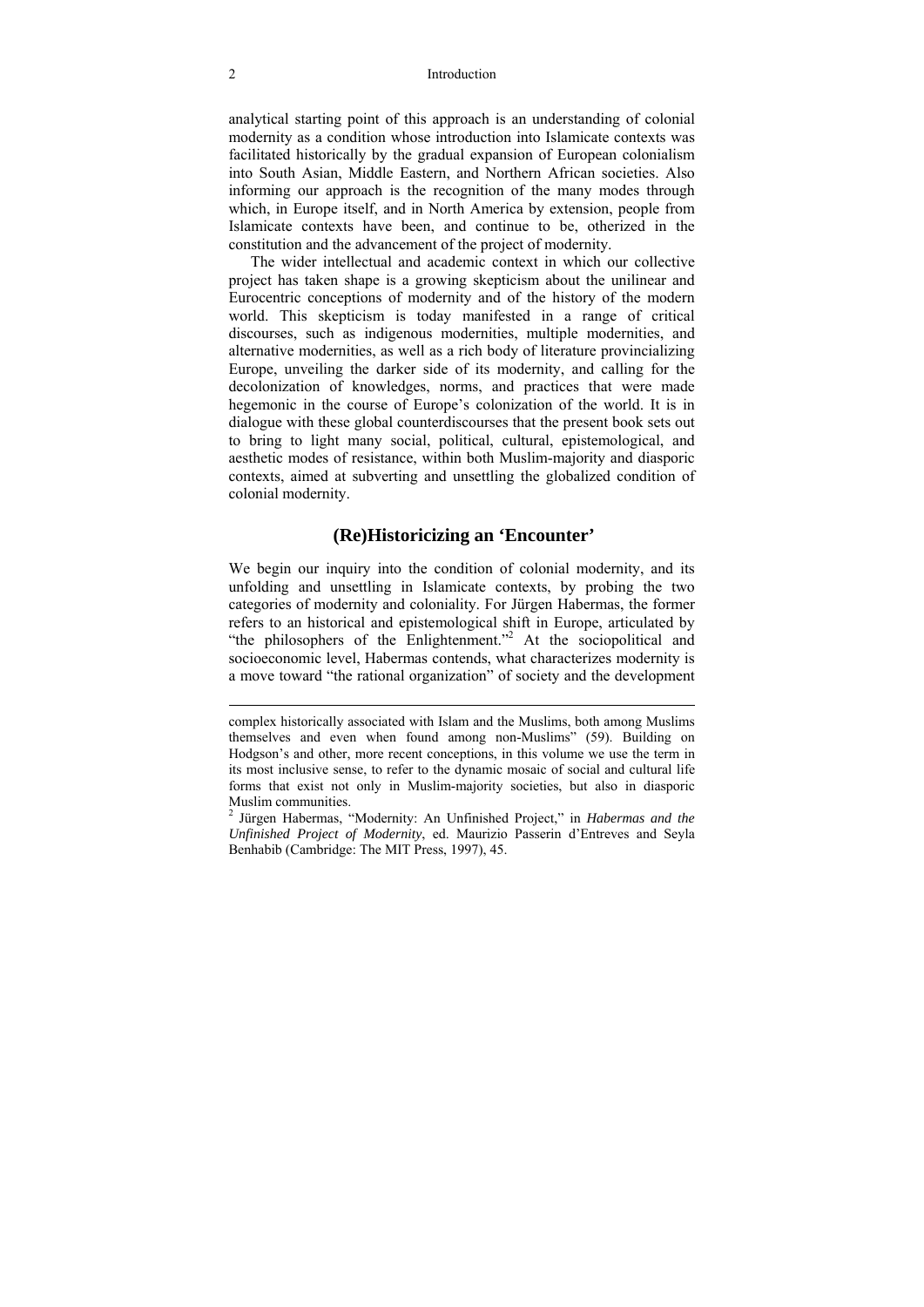of "the universalistic foundations of morality and law."<sup>3</sup> Anthony Giddens, too, traces the rise of modernity to the European Enlightenment, describing modernity as "modes of social life or organisation which emerged in Europe from about the seventeenth century onwards and which subsequently became more or less worldwide in their influence."<sup>4</sup> Expanding on these modern modes of life, other commentators have pointed to a number of developments, particularly the formation and consolidation of the nation-state, and the emergence of industrial capitalism and the globalizing patterns of industrialization and urbanization $\frac{5}{5}$ 

Absent from such conceptualizations of modernity by Habermas, Giddens, and a host of other commentators, is any meaningful attentiveness to the link between this historical shift and the momentous event that preceded the age of Enlightenment in Europe, namely the rise of European colonialism in the late fifteenth century. Though the scholarship dealing with the question of modernity in Islamicate contexts is also largely inattentive to this critical link, the historical development that has been dubbed the "encounter with modernity"<sup>6</sup> is nevertheless understood by many as a consequence of the nineteenth-century acceleration of European colonialism in Asia and Africa. This description, though it is analytically both limited and limiting, is not entirely unfounded. The nineteenth century was marked by a sequence of European military advances into areas ruled by Mughal, Ottoman, and Qajar empires. The French military campaign in Egypt and Syria, which lasted from 1798 to 1801, was an attempt by Napoléon Bonaparte to counter Britain's eastward expansion. The Russo-Persian wars of the early nineteenth century, which resulted in the loss of Qajar territories in the Caucasus, were yet another harbinger of European domination in the region.

It was following these military defeats that Ottoman and Qajar rulers launched a series of modernization programs in an effort to compensate

 $3$  Ibid.

<sup>4</sup> Anthony Giddens, *The Consequences of Modernity*, (Cambridge, UK: Polity Press, 1991), 1.

<sup>5</sup> See Karl Polanyi, *The Great Transformation: The Political and Economic Origins of Our Time* (Boston: Beacon Press, 1944); Derek Sayer, *Capitalism and Modernity: An Excursus on Marx and Weber* (London and New York: Routledge, 1991); Luciano Pellicani, *The Genesis of Capitalism and the Origins of Modernity*, trans. James G. Colbert (New York: Telos Press, 1994); Prasenjit Duara, *The Crisis of Global Modernity* (Cambridge: Cambridge University Press, 2015). 6

Keith David Watenpaugh, *Being Modern in the Middle East: Revolution, Nationalism, Colonialism, and the Arab Middle Class* (Princeton: Princeton University Press, 2006), 17.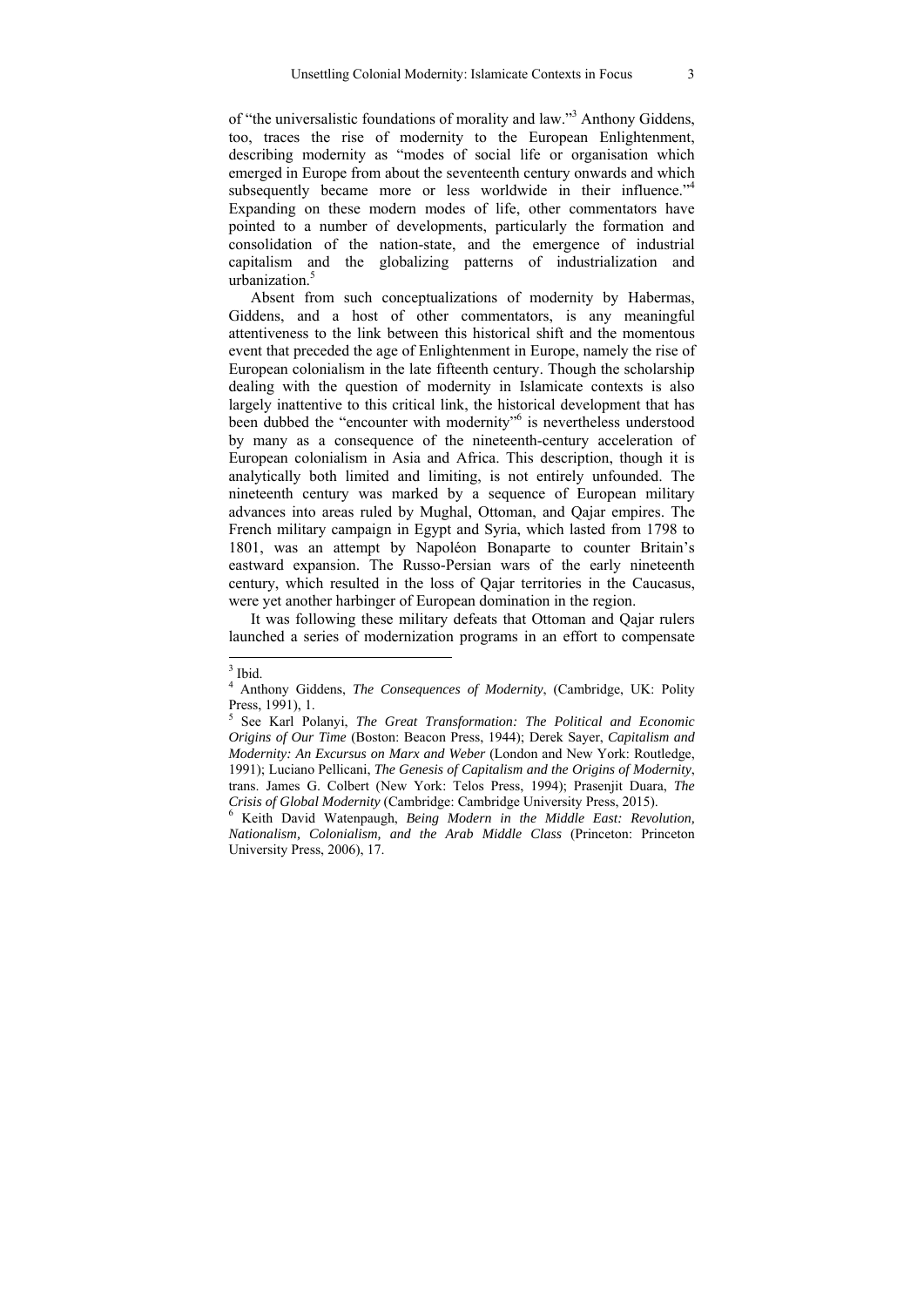for the perceived backwardness of their societies vis-à-vis, and to catch up to, major European powers. In Ottoman territories, a comprehensive Tanzimat program, including military, educational, legal, and institutional reforms, was introduced in 1839 by Sultan Abdülmecid I. Concurrently in Egypt, similar measures were implemented during the reign of Muhammad Ali Pasha. Of the Qajar kings, it was Naser al-Din Shah, who in the 1850s embarked on a quest to introduce European-style reforms by creating Iran's first modern educational institution, a postal system, and a modern military force. The quest for modernization in Islamicate societies continued throughout the nineteenth and twentieth centuries as newly emerged nation-states, with support from Western-educated and Westernoriented technocrats, sought to design and build their societies anew in the image of modern European societies. Turkey under Mustafa Kemal Atatürk and Iran under Reza Shah and Mohammad Reza Shah Pahlavi are prototypical examples of these Eurocentric modernization projects.7

This twofold condition, namely the initiation of modernization programs under the ominous shadow of Europe's military dominance and the decided Eurocentricity of these programs, positively reveals the conspicuous interwovenness of coloniality and modernity in the contemporary history of the region. Importantly, however, and contrary to what the conventional historiography of modernity in Islamicate contexts suggests, such interwovenness was neither exclusive to a particular regional context, nor did it begin in the nineteenth century. In this regard, and in identifying the category of *colonial modernity* as the subject of our inquiry and critique, we propose that a critical analysis of the encounter with and the responses to modernity in Islamicate contexts would benefit from the analytical insight offered by the *modernity/coloniality* framework. The framework owes much of its theoretical credential to the "Modernity/Coloniality/Decoloniality" (MCD) project, a collective effort launched in the late 1990s by a group of leading Latin American scholars including, among others, Enrique Dussel, Walter Mignolo, Edgardo Lander, Anibal Quijano, Arturo Escobar, and Fernando Coronil.

For MCD theorists, far from being distinct and divisible, modernity and coloniality have historically represented two coconstitutive forces, the latter embodying the "darker side" and the "hidden agenda" of the former.<sup>8</sup> Where Habermas and Giddens trace the birth of modernity to the advent of Cartesian logic or Kantian critique, MCD theorists regard the colonization

 7 See Touraj Atabaki, *The State and the Subaltern: Modernization, Society and the State in Turkey and Iran* (New York: I. B. Tauris, 2007).

Walter Mignolo, *The Darker Side of Western Modernity: Global Futures, Decolonial Options* (Durham, NC: Duke University Press, 2012), 2.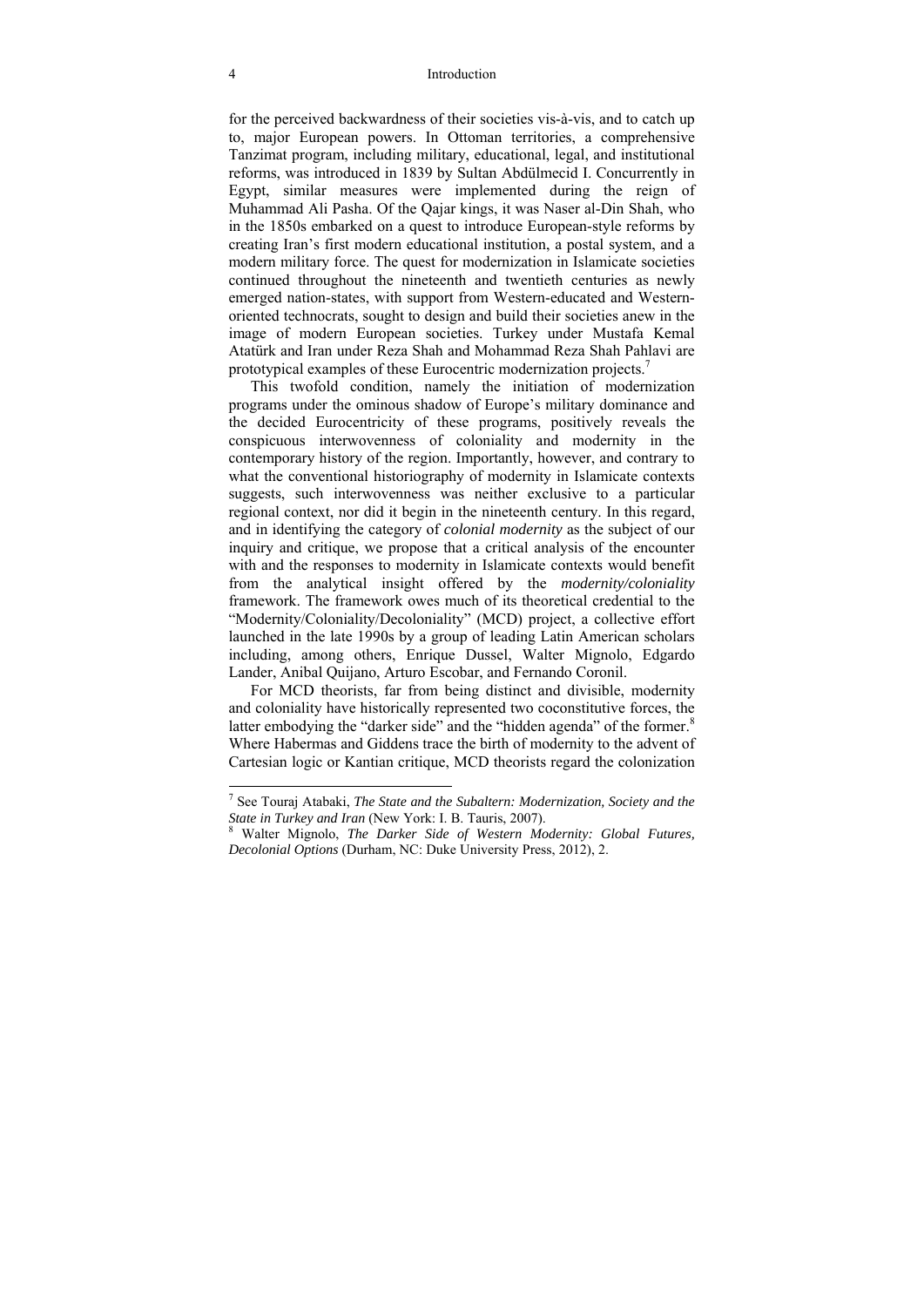of the Americas as the inaugural point of modernity.<sup>9</sup> Extending on and bringing together the contributions of mid-twentieth-century dependency and postcolonial theorists, MCD scholarship underlines the connected histories of the colonizer and the colonized, the center and the periphery, within the global context of a capitalist colonial modernity. Concomitantly locating various regions of the world in the fifteenth-century matrix of an expanding European colonial modernity, Dussel, for instance, notes that while European Atlantic voyages were prompted by a desire to circumvent the Ottoman blockade and open alternative trade routes with Asia, the conquest of the Americas gave Europe its first and most decisive comparative advantage over its mighty eastern Muslim rivals.<sup>10</sup>

Although it acknowledges the historical realities of the rise and fall of empires and fierce imperial rivalries between European and non-European powers, Dussel's account nevertheless proposes that it was only Europe that sought, and through the force of colonialism managed, to establish global hegemony and a "world system."11 Placing coloniality front and center in investigating the global experiences of modernity, as Dussel does, is predicated on an understanding of coloniality both as the condition of the global hegemony of European capitalist modernity, and as the broader context in which countries of the periphery embarked on their paths to modernization. From this perspective, the historiography of modernity in Islamicate contexts cannot begin with the nineteenth-century acceleration of European military expansion into Asia and Africa, but with the very dawn of European colonialism in the late fifteenth century. This is precisely why Dussel stresses linkages between European colonial projects in Asia, Africa, and the Americas, and Mignolo regards the nineteenth-

 9 Enrique Dussel, *The Underside of Modernity: Apel, Ricoeur, Rorty, Taylor, and the Philosophy of Liberation*, trans. Eduardo Mendieta (Atlantic Highlands, NJ: Humanities Press, 1996), 132.

<sup>&</sup>lt;sup>10</sup> Ibid., 134. That European preoccupations and competition with the Ottoman Empire was a key factor triggering Europe's conquest of the Americas is corroborated by commentators such as Eric Mielants, who argues that "it was precisely the inter-city-state competition for access to Eastern markets and the threat of the expanding Ottoman Empire that led to the discovery of the Americas." See: Eric Mielants, *The Origins of Capitalism and the 'Rise of the West*' (Philadelphia: Temple University Press 2007), 85

<sup>11</sup> Ibid., 132. Similarly, British military historian Geoffrey Parker argues that in the period between the sixteenth and nineteenth centuries, the military superiority of European nations vis-à-vis their imperial rivals enabled them to establish the first global hegemony in history. See Geoffrey Parker, *The Military Revolution: Military Innovation and the Rise of the West 1500-1800* (New York: Cambridge University Press, 1996 [1988]), 154.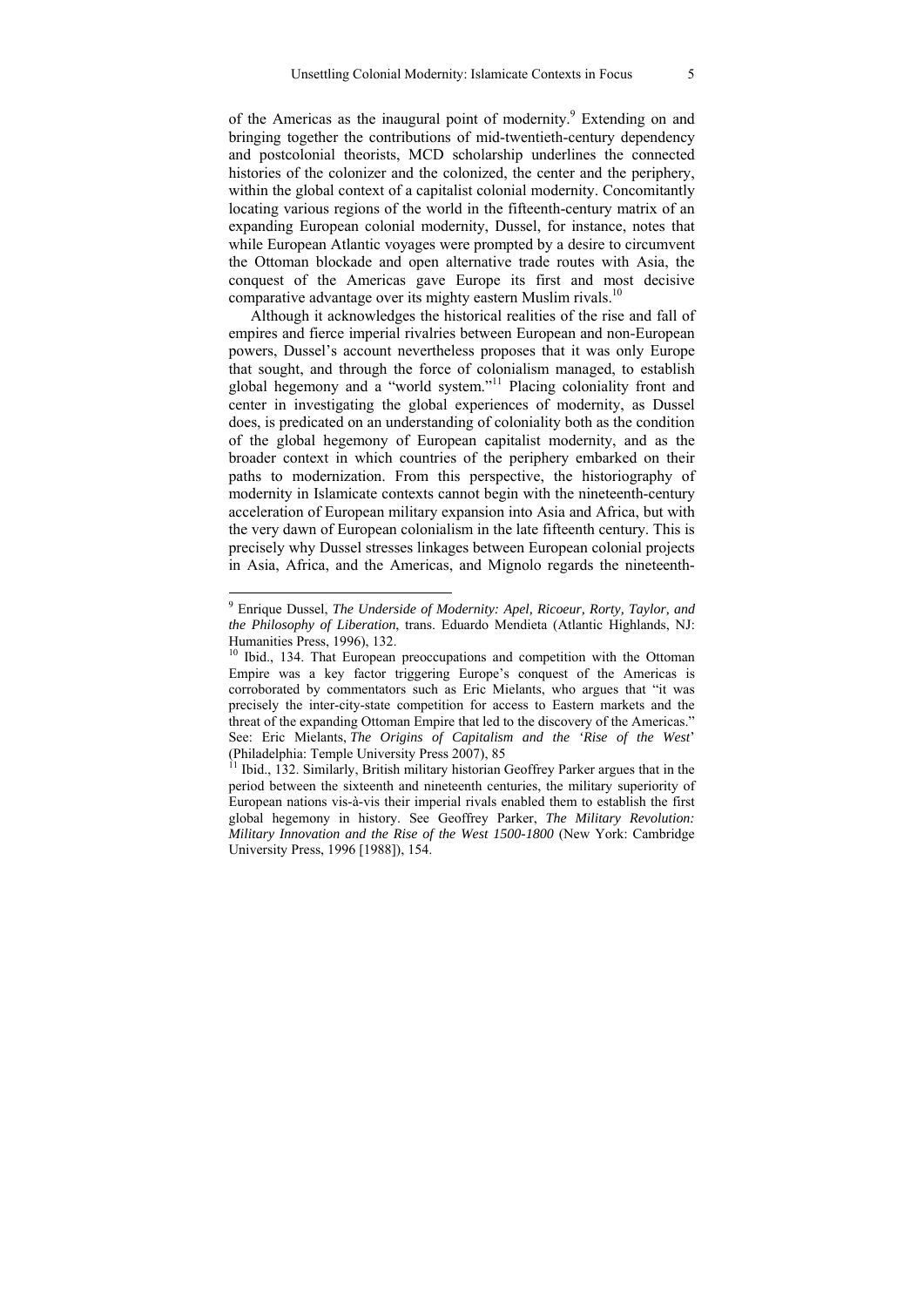century assault on Mughal, Qajar, and Ottoman territories as part of a global design that had begun to take shape several centuries earlier with the invasion and settlement of the Americas.<sup>12</sup>

It is now well-understood and well-documented that by the time the military encounters with European colonial modernity occurred, the territories under Mughal, Ottoman, and Qajar rule had already been incorporated into a world system of capitalist modernity in which major European powers constituted the center and the colonized world the periphery. Thus, Karen Armstrong points out that in the Mughal context, by the mid-eighteenth century, Bengal had been transformed by the British into a site for the production of "raw materials for the industrialized Western markets."<sup>13</sup> Similarly, Janet Afary notes that the peripherization of Iran and the incorporation of its economy into the global capitalist system had commenced with the establishment of expansive trade links with Europe, the immediate result of which was the transformation of the Iranian economy from subsistence-based to cash-crop production.<sup>14</sup> Other historians, including Juan Cole, trace the formation of this asymmetrical trade system to the early sixteenth-century expansion of the Portuguese empire into the Persian Gulf, which was aimed at challenging Ottoman influence and controlling "the Hurmuz spice trade and the Bahrain pearl fisheries<sup>"15</sup>

The postcolonial disenchantment with colonial modernity and the postmodern doubt about the emancipatory promises of the European Enlightenment have, in recent years and decades, opened spaces for the articulation of alternative historiographies narrating the condition and content of modernity in South Asia, the Middle East, and North Africa. Highlighting the precolonial emergence of a range of sociopolitical and socioeconomic patterns of change in these geographic areas, some historians challenge the conception of modernity as a European phenomenon and a product of occidental rationalism. For Indian historian Sanjay Subrahmanyam, for example, modernity is a post-sixteenth-century shift in the Eurasian civilizational zone with diverse histories and a

 $\overline{a}$ 

<sup>&</sup>lt;sup>12</sup> Mignolo, *The Darker Side*, 184.<br><sup>13</sup> Karen Armstrong, *Islam: A Short History* (New York: Modern Library Chronicles, 2002), 147.

<sup>14</sup> Janet Afary, *The Iranian Constitutional Revolution: Grassroots Democracy, Social Democracy, and the Origins of Feminism* (New York: Columbia University Press, 1996), 17-19.

<sup>15</sup> Juan Cole, *Sacred Space And Holy War: The Politics, Culture and History of Shi'ite Islam* (London and New York: I. B. Tauris, 2002), 37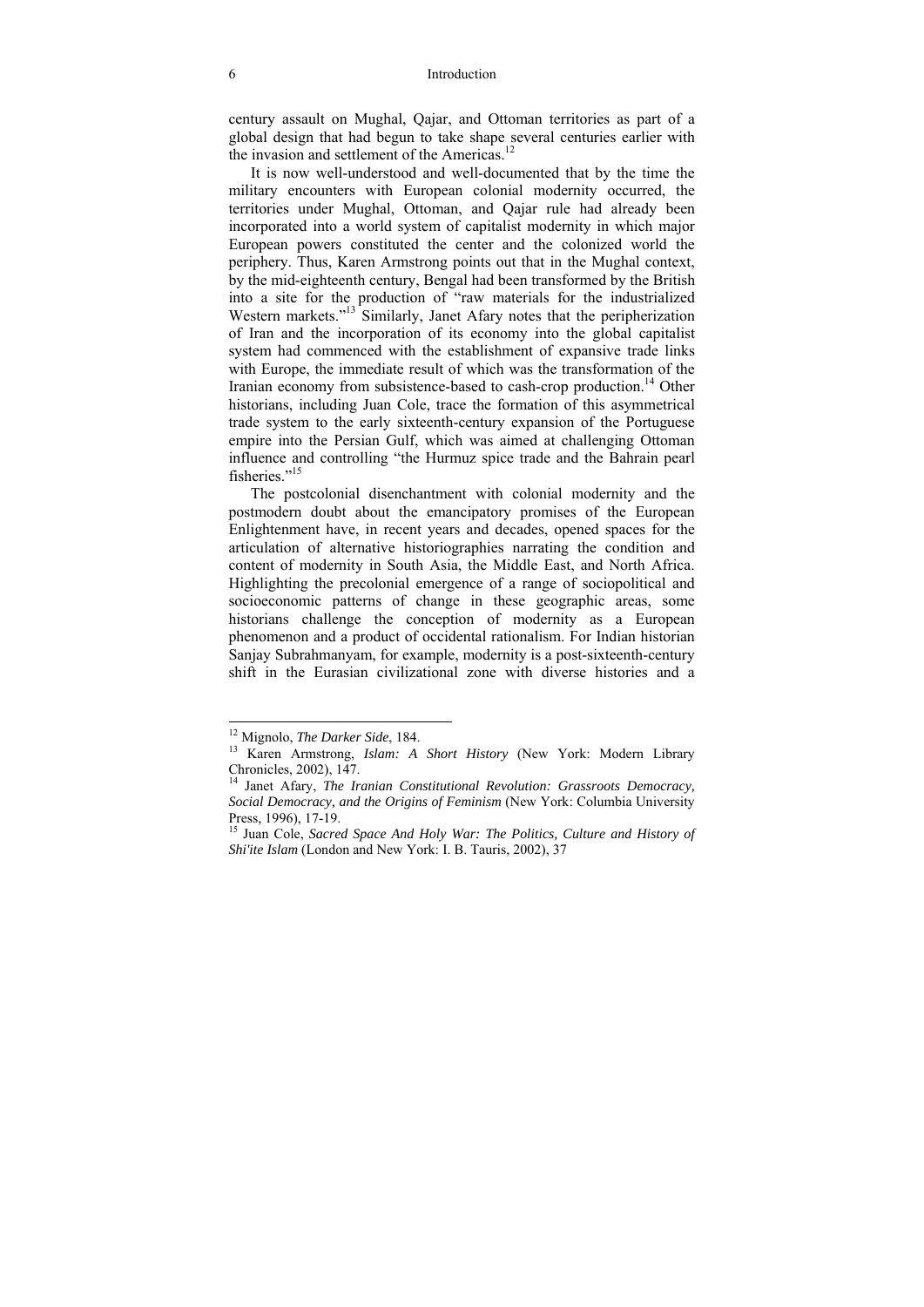multiplicity of normative and structural constellations.<sup>16</sup> In a similar vein, Iranian historian Mohamad Tavakoli-Targhi regards modernity as an ethos whose foundations in the Persianate context already existed before the encounter with European modernity.<sup>17</sup>

While the historiographies of Subrahmanyam and Tavakoli-Targhi lend themselves to the articulation of alternative notions of modernity, or alternative modernities, a number of other scholars stress the need to abandon the very discourse of, and to theorize alternatives to, modernity. One advocate of this total departure, Hamid Dabashi, contends that modernity is an entirely European project introduced into Islamicate contexts "through the gun barrel of colonialism."18 For Dabashi, at a time when the very philosophical tenets of modernity are in question, any attempt to theorize multiple or alternative modernities is in effect an exercise in multiplying the sites of this crisis.<sup>19</sup> Dabashi's *The World of Persian Literary Humanism* (2012) provides an example of seeking out alternative categories for interpreting current realities and imagining future possibilities through a close and critical (re)reading of literary and cultural traditions as articulated in distinct societies, regions, and empires.

### **Multiple Modernities: Between the Procrustean Bed and the Nativist Trap**

In *Civilization and its Discontents* (1930), Sigmund Freud proposes that the process of building a civilization is identical to that of the psychic development of an individual. In his analysis, apart from the psychic superego, a civilizational superego is at work in preparing the subject for modern life. He thus posits that the two processes are indeed "interlocked."<sup>20</sup> The formation and evolution of civilization, Freud adds, is a "process in the service of Eros, whose purpose is to combine single

<sup>&</sup>lt;sup>16</sup> Sanjay Subrahmanyam, "Connected Histories: Notes towards a Reconfiguration

of Early Modern Eurasia," *Modern Asian Studies* 31, no. 3 (1997): 737.<br><sup>17</sup> Mohamad Tavakoli-Targhi, "The Homeless Texts of Persianate Modernity,"<br>*Cultural Dynamics* 13, no. 3 (November 2001): 265.

<sup>&</sup>lt;sup>18</sup> Hamid Dabashi, *Islamic Liberation Theology: Resisting the Empire* (New York: Routledge, 2008), 43.

<sup>19</sup> Hamid Dabashi, *The World of Persian Literary Humanism* (Cambridge, MA: Harvard University Press, 2012), 187, 220. For Dabashi, the literary answer to the philosophical crisis of modernity "must be sought in manners of dissolving that allknowing [European] subject or retrieving its irresolution in varied literary traditions" (187).

<sup>20</sup> Sigmund Freud, *Civilization and Its Discontents* (New York: Norton, 1962), 79.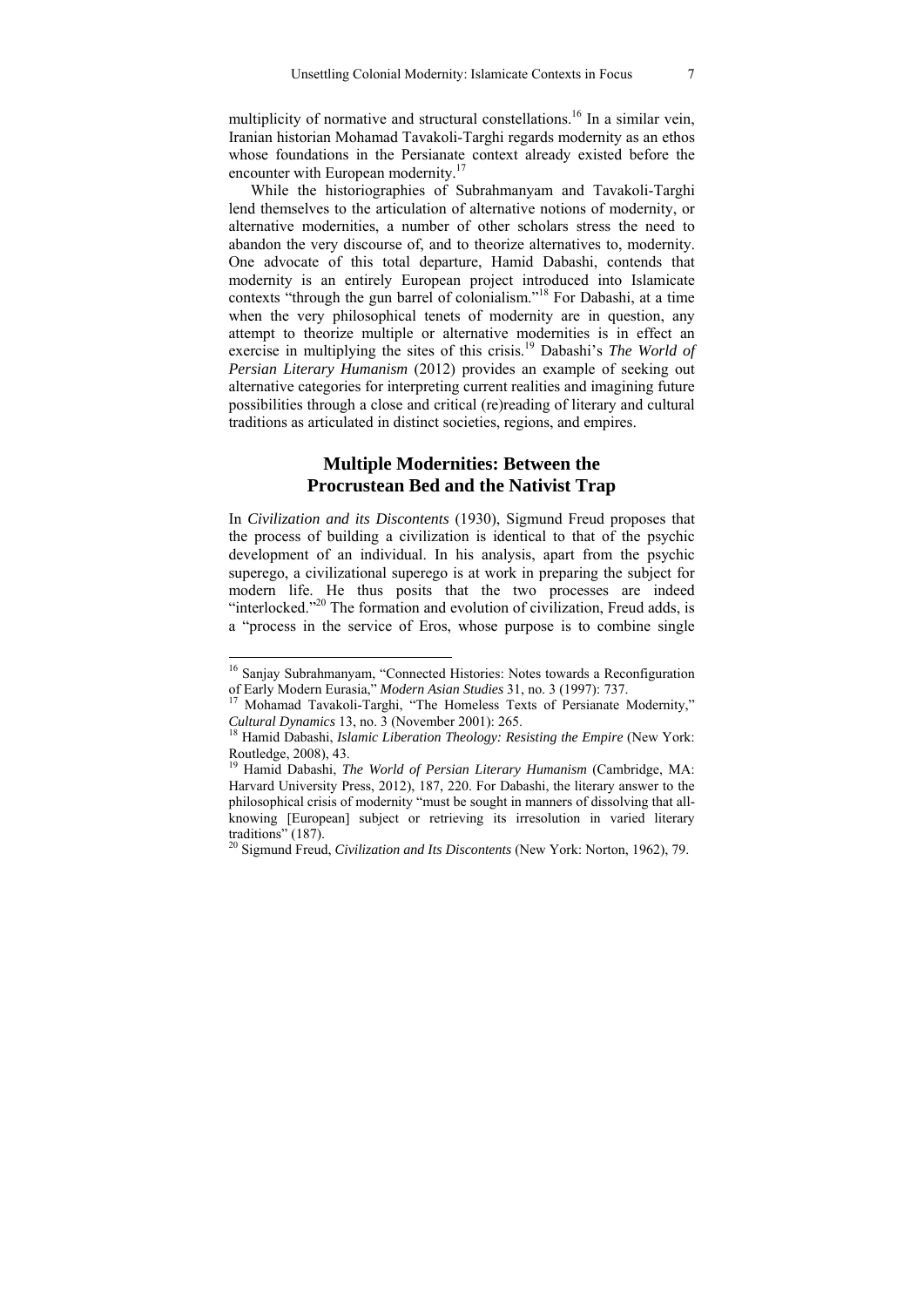human individuals  $\ldots$  into one great unity, the unity of mankind."<sup>21</sup> Freud then suggests that "under the influence of cultural urges, some civilizations, or some epochs of civilization  $\ldots$  have become 'neurotic.'"<sup>22</sup> The backdrop of Freud's thinking and the particular "civilization" or "epoch" that he has in mind is European modernity, and the "discontent" that he diagnoses holds true especially when we take heed of the notion of human mastery over nature, which sits at the heart of Enlightenment thought. In Freudian terms, maintaining the modern world order necessitates making a hierarchical differentiation between nature and civilization, curbing the former in the interest of advancing the latter. It is precisely this distinction that informs Francis Bacon's belief in a divine right to exercise "dominion over nature,"23 and René Descartes's view of modern humans as "masters and possessors of nature."<sup>24</sup> Yet, the will to dominate nature is only one form of violence inherent in Europe's Enlightenment modernity. The rise of fascism, anti-Semitism, and, more recently, of Islamophobia, in the very birthplace of European modernity, reveals a tendency to violently suppress, even eliminate, any entity deemed to be the other of the modern subject. Despite its European origins, this tendency has found some of its most devastating manifestations in the European colonial peripheries: the Americas, Asia, Africa, and Oceania.

What exacerbates this violence in the colonial periphery<sup>25</sup> is that the encounter with European modernity in these formerly colonized zones,

 $21$  Ibid., 59.

 $22$  Ibid., 81.

<sup>23</sup> Stephen Gaukroger, *Francis Bacon and the Transformation of Early-Modern Philosophy* (Cambridge, UK: Cambridge University Press, 2001), 78. 24 René Descartes*, Discourse on Method,* trans. Richard Kennington

<sup>(</sup>Newburyport, MA: Focus Publishing, 2007), 49.

 $25$  The terms "core" and "periphery" originated from Dependency Theory literature, which explains the unequal division of wealth between developed and underdeveloped countries, or what is now called the global North and the global South. Focusing on colonial and neocolonial relations of domination, Dependency Theory, in its varied accounts, posits that the accumulation of wealth in developed countries (the core) comes at the price of the exploitation of natural resources and cheap labour, and the creation of obsolete technology markets in underdeveloped countries (the periphery). See: Andre Gunder Frank, *Capitalism and Underdevelopment in Latin America* (New York, Monthly Review Press, 1967); Walter Rodney, *How Europe Underdeveloped Africa* (Washington DC: Howard University Press, 1974); Immanuel Wallerstein, *The Modern World System: Capitalist Agriculture and the Origins of the European World Economy in the Sixteenth Century* (New York: Academic Press, 1976).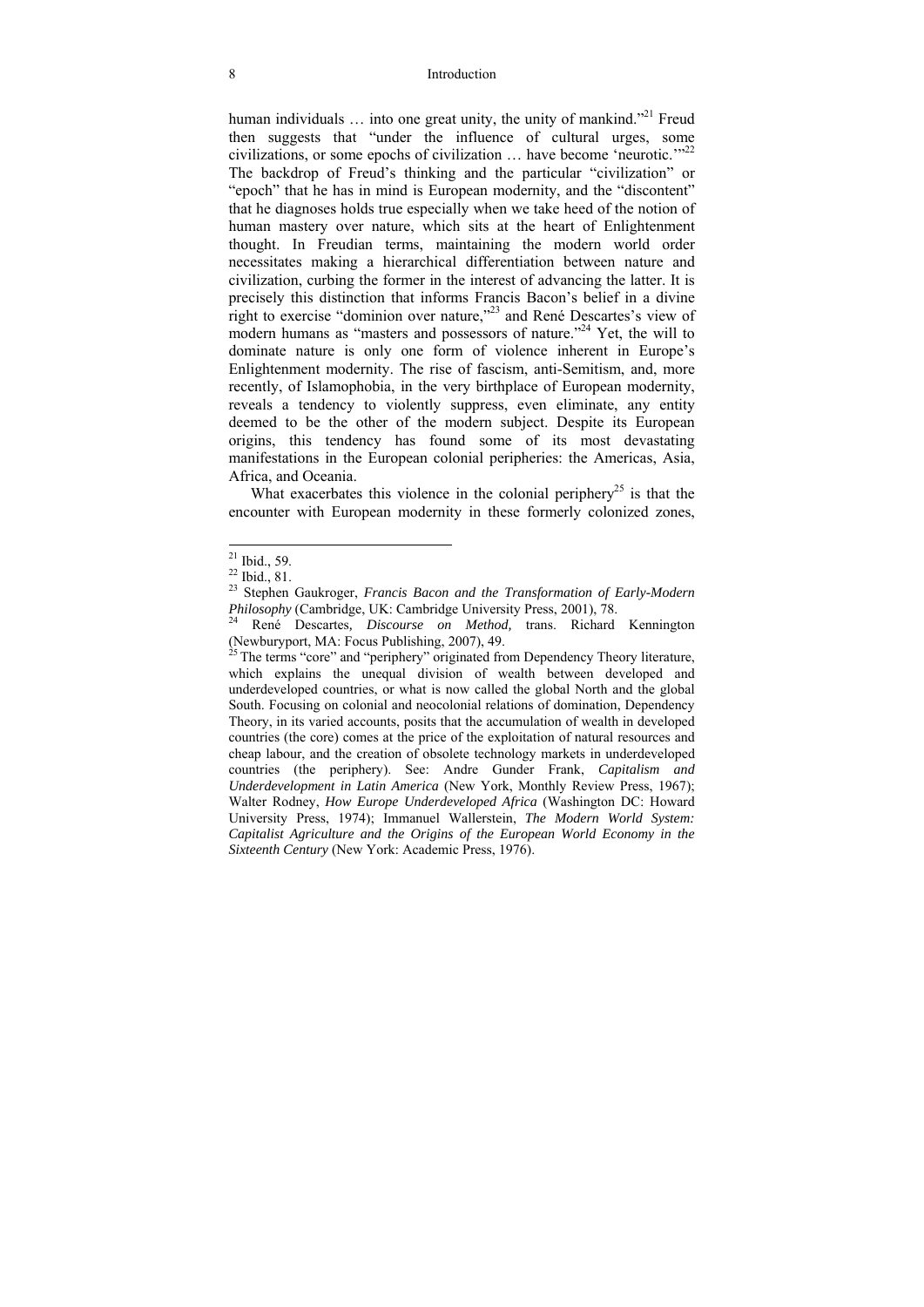either by sheer military might or by what Abdullah Laroui identifies as "cultural imperialism, $^{326}$  has imposed a sudden epistemic shift on these regions, not originating from their traditions nor having any attachment to their cultures. As noted earlier, colonial and imperial relations have turned European modernity into a procrustean bed, upon which other societies and their traditions are laid. As the local agents of this relation, comprador intellectuals have sought either to saw off the legs of local traditions or to stretch them out of shape so as to align them with Eurocentric frames of reference. This colonial and imperial violence has undermined non-European regimes of knowledge production and has erased from the historiography of modernity the role of the nexus within the Eurasian civilizational zone, between East Asia, the Indian subcontinent, Persia, the Ottoman Empire, and European city-states; it has fabricated the illusion that only the European can think.

Postcolonial theory is, in part, an attempt to theorize strategies for countering this epistemic violence. The formerly-colonized world is now in the midst of fundamentally altering its relation to Europe by proposing alternative and multiple modernities, thus unsettling the very categories of core and periphery. At the same time, the shadow of doubt that is cast, from within Europe, on the basic tenets and legacies of Enlightenment modernity reveals that the (previously) modern world is now enthralled in an age of postmodern doubt, wherein history, politics, ethics, and culture are interrogated about their secret ideological convictions. The combination of these factors creates a window of opportunity for a complete reshaping of the political-cultural *ancien régime* of the world*.* A present challenge in Islamicate and other non-European societies is that negotiating alternative and indigenous modernities requires, firstly, a thorough interrogation of European modernity and, secondly, a deep insight into the cultural flux, interconnectedness, and dialogical exchange. Within such a new context, wherein once-hegemonic paradigms have lost their significance, the precise nature of these alternative and multiple modernities, and exactly what any culture may take home from interactions, exchanges, and dialogues with other cultures, remain openended questions.

These attempts to unsettle Western hegemony and to renegotiate modernity, despite their progressive and emancipatory possibilities, run the risk of regression into "nativism"<sup>27</sup> or "cultural particularism."<sup>28</sup>

<sup>26</sup> Abdullah Laroui, *The Crisis of the Arab Intellectuals* (Berkeley: University of California Press, 1976), 100.

<sup>27</sup> Edward W. Said, *Culture and Imperialism* (New York: Vintage Books, 1993), xxiv.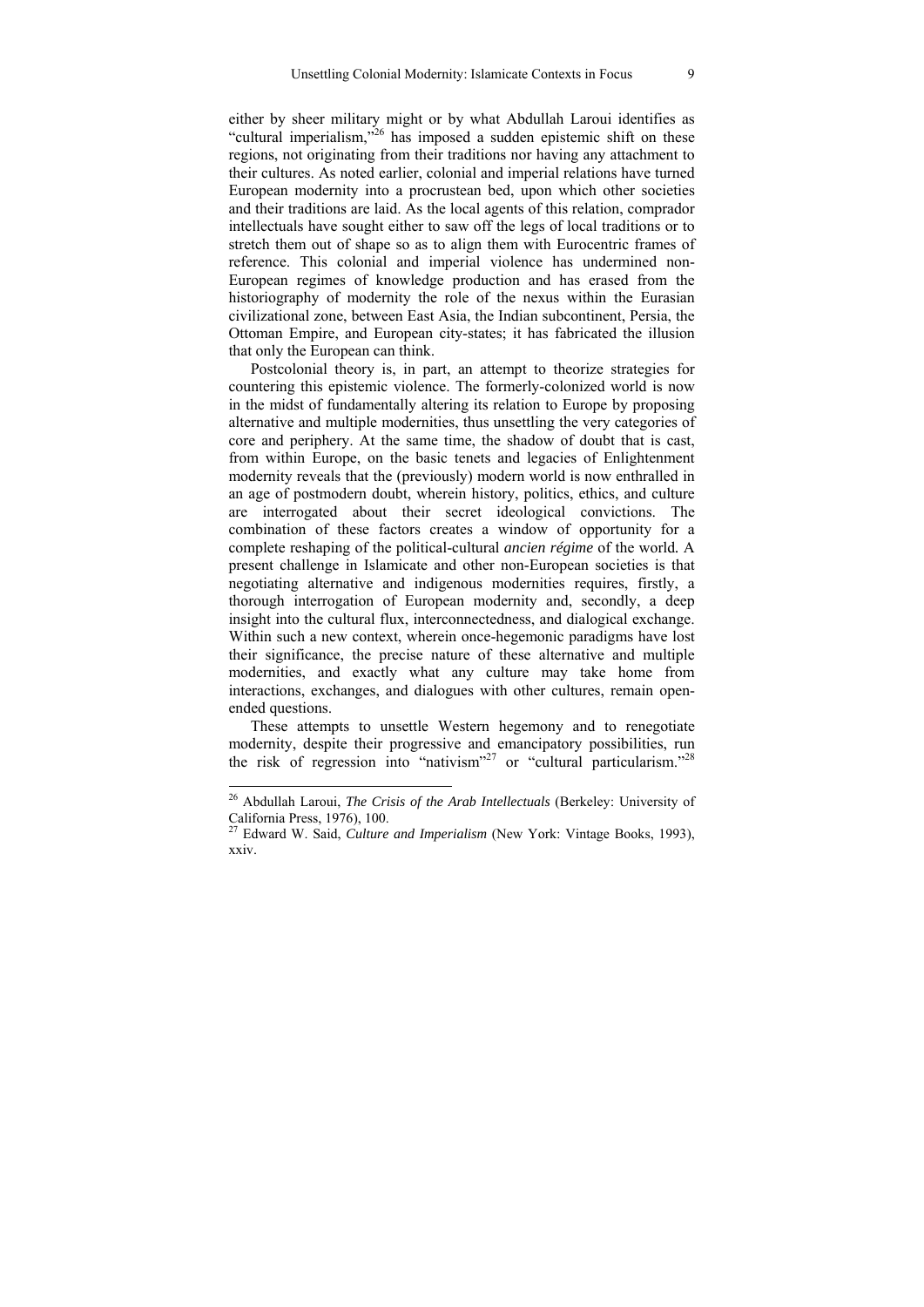#### 10 Introduction

Nativist and culturally particularist tendencies, according to Mehrzad Borujerdi, ground their logic on a doctrine which has emerged out of the post-colonial condition and which "calls for the resurgence, reinstatement, or continuance of native or indigenous cultural customs, beliefs, and values."29 Within post-colonial studies today, the term nativism has come to represent "a cultural reflex on the part of many Third World intellectuals from Southeast Asia to the Caribbean, eager to assert their newly found identity. The proponents of nativism were adamant about ending their condition of mental servitude and their perceived inferiority complex vis-à-vis the West." $30$ 

The fundamental attempt of nativist thought is to return to a utopian past, an absolute form of local and collective agency.<sup>31</sup> Such a nostalgic return to an Edenic past is, of course, impossible under the present, relentless globalization of capital. Furthermore, nativist projects and discourses take for granted (and even reinforce) various aspects of the colonial condition and the logic of coloniality. Indeed, as Edward Said adroitly observes, Eurocentrism and nativism are binary forces that "feed off each other."<sup>32</sup> While the latter emerges in response to the former and its colonial consequences, it nevertheless accepts and assumes "the consequences of imperialism, the racial, religious, and political divisions imposed by imperialism itself."33 Cultural particularism is essentially "self-defeating"<sup>34</sup> for two reasons: First, a harmony among various nativist ideologies will not be possible without recourse to universal principles, and, second, adherence to particularism (aka nativism) would require an ignoring of relations of power between various nativist groups, minorities,

 $\overline{a}$ 

<sup>28</sup> Akbar S. Ahmed, *Postmodernism and Islam: Predicament and Promise* (London and New York, Routledge, 2004 [1992]), 130. Also see Roxanne L. Euben, *Enemy in the Mirror: Islamic Fundamentalism and the Limits of Modern Rationalism: A Work of Comparative Political Theory* (Princeton, NJ: Princeton University Press, 1999); Seyla Benhabib, *The Claims of Culture: Equality and Diversity in the Global Era* (Princeton, NJ: Princeton University Press, 2002); Mahmood Mamdani, *When Victims Become Killers: Colonialism, Nativism, and the Genocide in Rwanda* (Princeton, NJ: Princeton University Press, 2002). 29 Mehrzad Boroujerdi, *Iranian Intellectuals and the West: The Tormented* 

*Triumph of Nativism* (Syracuse, Syracuse University Press, 1996), 14. 30 Ibid., 14-15.

<sup>31</sup> Ali Mirsepassi, *Political Islam, Iran, and the Enlightenment: Philosophies of Hope and Despair* (Cambridge: Cambridge University Press, 2009), 45.<br><sup>32</sup> Said, *Culture and Imperialism*, xxiv.<br><sup>33</sup> Ibid., 228.

<sup>34</sup> Ernesto Laclau. *Emancipation(s) (*London: Verso, 1996), 26.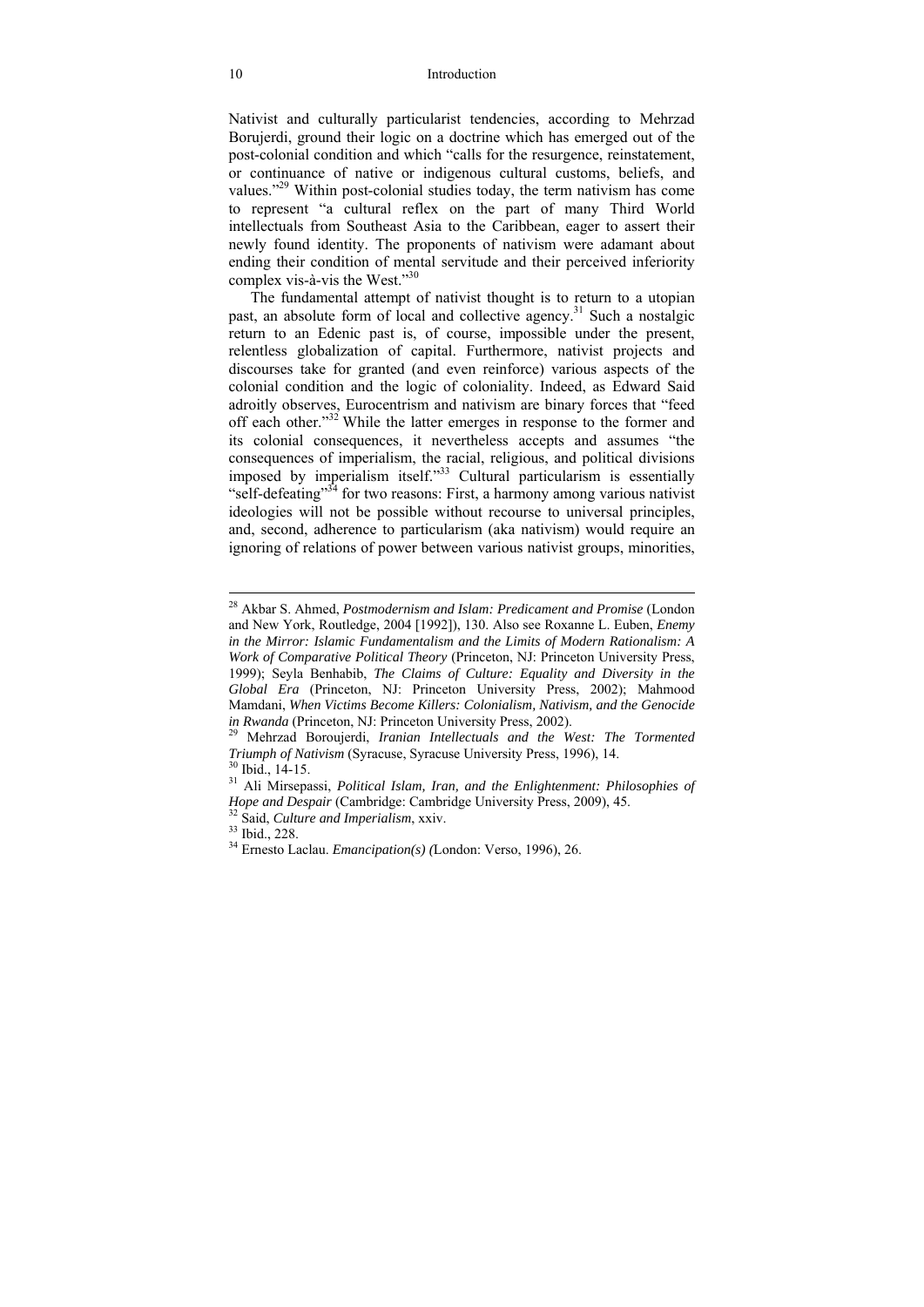or ideologies, which will lead to "sanctioning the *status quo* in the relations of power between the groups."35

In contemporary Islamicate contexts, instances of nativist traps are abundant, from the anti-Western rhetoric of Iran's rulers who have proclaimed themselves as the spokespersons of authentic Islam, while brutally crushing any form of dissent within the country, to the criminal violence of such groups as al-Qaeda and the Islamic State in the name of resistance against imperialism. These political movements are almost always fueled by nativist intellectual discourse. In Egypt, Sayyid Qutb; in India, Abul Ala Maududi; and in Pakistan, Israr Ahmad are some cases in point, who have offered fundamentalist interpretation of Islamic scripture. The trap of nativism also lies in the path of anticolonial and postcolonial scholars today. It is, thus, imperative to make a clear distinction between emancipatory articulations of anti-imperialism, and the "anti-imperialism of fools."<sup>36</sup> The latter is ever present today in culturally relativist discourses that justify the calamities of religious fundamentalism and equate all attempts at Islamic reform with Islamophobia and Westerncentrism. As several commentators have cautioned, there exists a fine line between fostering a much-needed indigenous modernity and the selfdelusion of particularism or "self-apartheid."<sup>37</sup> Thus, it is absolutely imperative to distinguish a radical critique of coloniality and Islamophobia in Europe and North America from the denial of human rights, subjugation of women and LGBTQ people, political oppression, and restriction of free speech by appealing to the ideas of resisting the empire, decolonization, and/or the revival of local religious and cultural traditions.

It is true that, even in their imported and top-down modes of implementation, modernization programs in Islamicate and other non-European contexts have alleviated a number of socioeconomic ailments, including the areas of poverty, health, sanitation, or literacy. Still, in these contexts, just as in Europe itself, modernization has also introduced tensions that are inherent to a "commodity economy" which

contains in itself the internal and external tensions of the modern era; it generates these tensions over and over again in an increasingly heightened form; and after a period of progress, development of human powers, and emancipation for the individual, after an enormous extension of human

<sup>35</sup> Ibid. 27.

<sup>36</sup> Tariq Ali, *The Clash of Fundamentalisms: Crusades, Jihads and Modernity* (London, New York: Verso, 2002), 126.

<sup>37</sup> Laclau, *Emancipation(s)*, 27.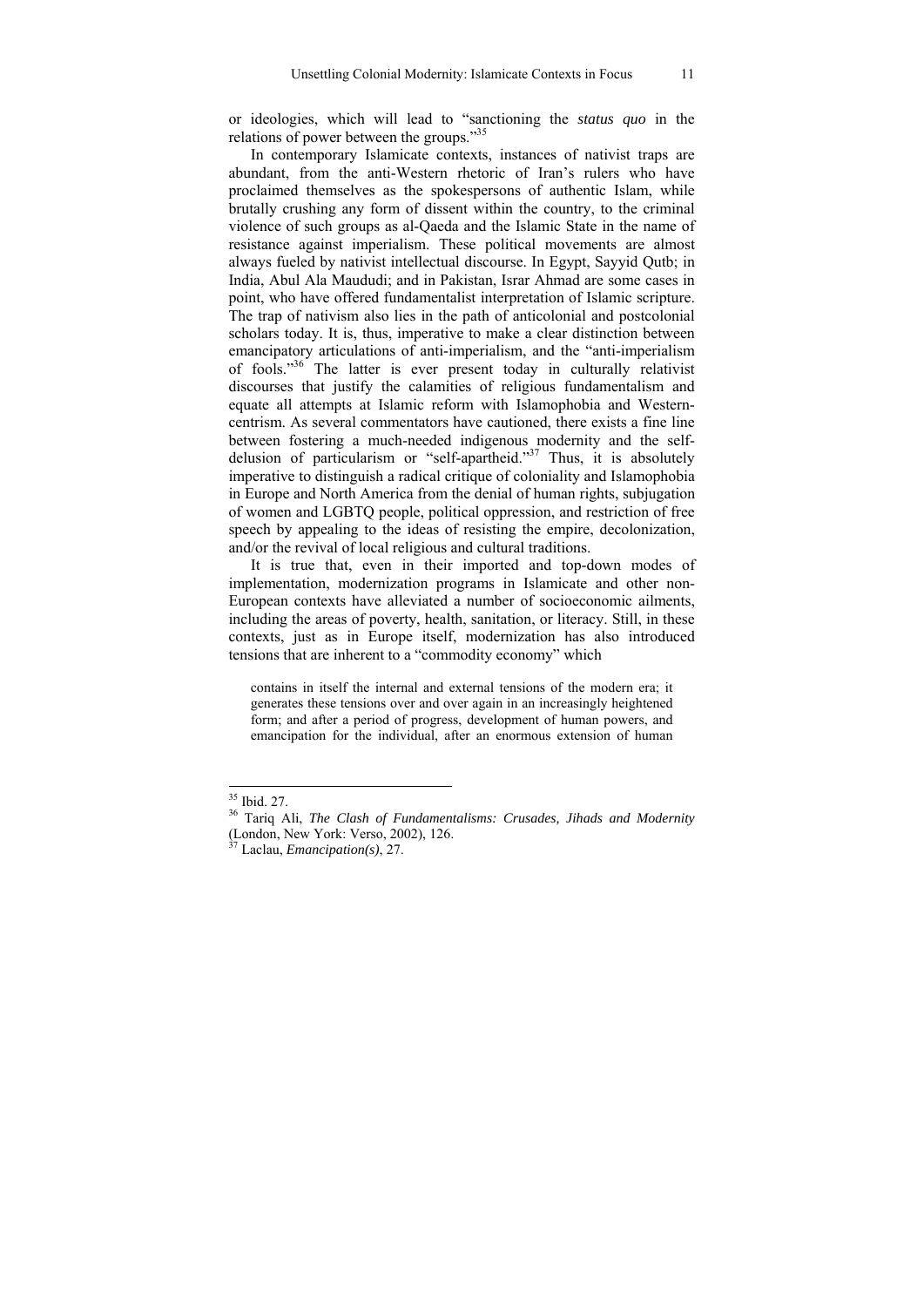#### 12 Introduction

control over nature, it finally hinders further development and drives humanity into a new barbarism.<sup>38</sup>

In other words, European modernity has broken the Enlightenment's promise of human autonomy and freedom. Critical Theory's critique of late modernity and capitalism starts precisely from this premise. Perhaps, then, it would be useful to utilize Critical Theory alongside postcolonial theory in order to re-examine some of the foundational tenets of Enlightenment thought while avoiding particularism. Combined with the radical critiques of modernity from its European bedrock, the theoretical insight that emerges from the (former) colonial periphery can offer a much desired third way to transcend the colonialism/nativism binary. In this regard, thinkers and scholars who adhere to the idea of a third way should be regarded as important as their European counterparts. A common thread in the thinking of these postcolonial thinkers of the periphery is that their critiques of Europe's Enlightenment modernity do not degenerate into nativism and cultural essentialism.39 They walk a very fine line between two traps: 1) Embracing the norms and values of an increasingly neoliberal global north, and 2) Succumbing to tyrannical and regressive cultural and religious traditions in their home countries. Their contributions, in distinct ways, serve the project of negotiating a third way between the clashing binaries that have dictatorially defined our contemporary and connected histories.

As a number of the contributions in this volume demonstrate, bringing together these varied critiques of modernity also allows us to re-read, through a fresh lens, a wide range of aesthetic productions in Islamicate and other non-Western contexts that tackle the questions of modernity and coloniality. Eurocentric and modernist discourses have generally been dismissive of these works, a dismissal that has cast doubt on the very intellectual capabilities of non-Europeans to develop alternative modes of knowing and understanding.<sup>40</sup> Yet the potentials contained in these works of literature and art for arriving at alternative visions of a shared world, an interconnected humanity, and a common ecology are endless. Artists and

 $\overline{a}$ 

<sup>38</sup> Max Horkheimer, *Critical Theory: Selected Essays,* trans*.* Matthew J. O'Connel (New York: Continuum, 1975), 227.<br><sup>39</sup> We may recell f

<sup>39</sup> We may recall for instance that in *Culture and Imperialism*, Said distinguishes between nativist anti-imperialist discourses and what he considers to be the far more "imaginative" liberation discourses of figures such as Aimé Césaire and Frantz Fanon who call for a new soul and a new humanity (Said, *Culture and Imperialism*, 307).

<sup>&</sup>lt;sup>40</sup> See Hamid Dabashi, *Can Non-Europeans Think?* (London: Zed Books, 2015).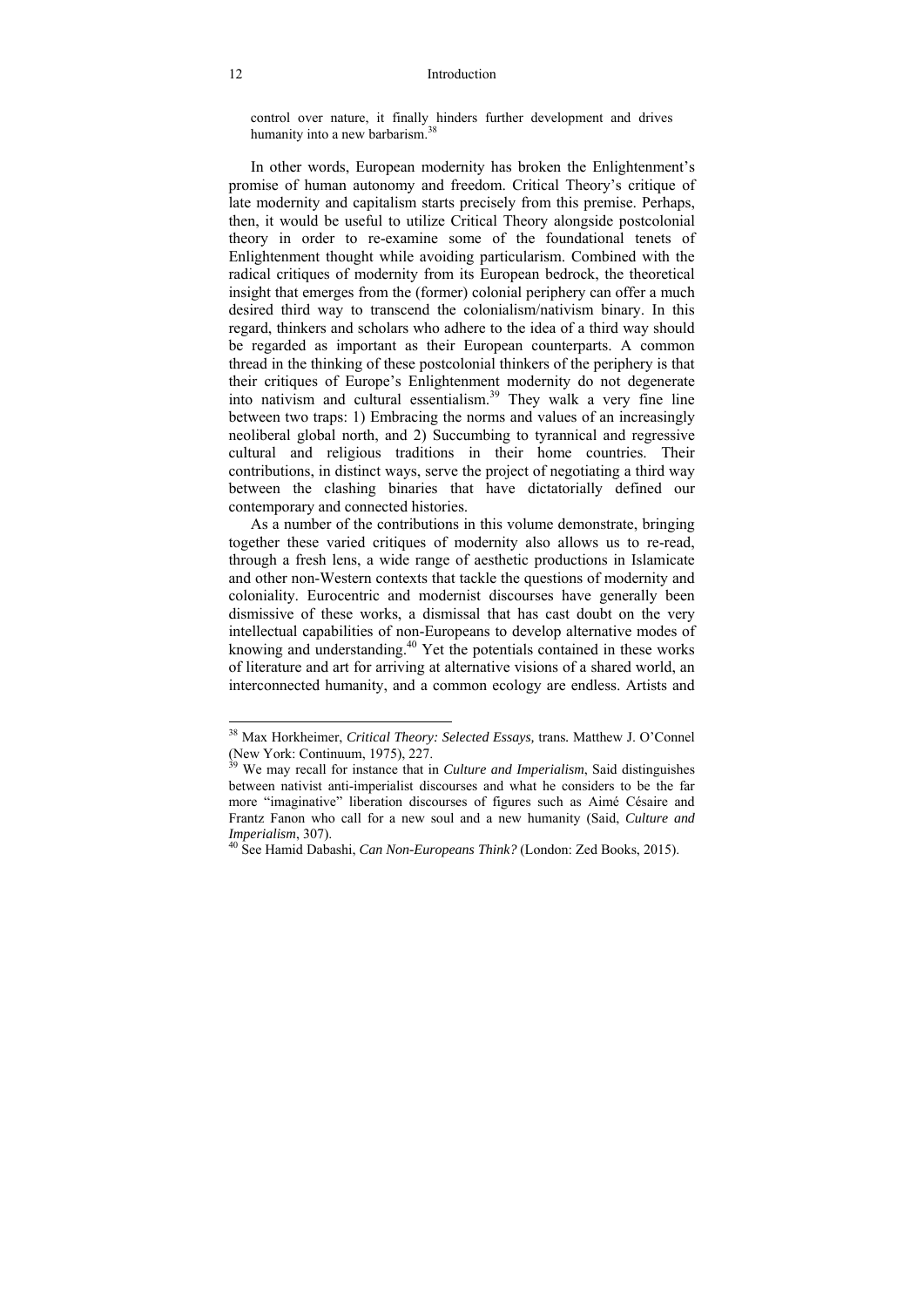belletrists capture the zeitgeist of an age with much more detail and animation than any historian. Whereas historiographies of modernity often depict a once-hegemonic and now-shifting condition in broad strokes and detached terms, aesthetic productions capture the emotions and psyches of people who have been under the grindstone of domination. Indeed, under the glance of an adroit critic, these acts of resistance can be grouped and theorized to light the path to decolonization and indigenous modernity.

### **Contemporary Settler Colonial Violence from a Relational Angle**

Against the backdrop of the above-discussed historical and conceptual links between European colonialism and Eurocentric modernization projects within and without Europe, in the present section we seek to revisit contemporary challenges of liberal multicultural settler colonialism. We do this by reflecting on the particular place and time of a two-day conference that led to the publication of this book. The conference, which bore the same name as the title of the present volume, was held in April 2015 at the University of Alberta, in Edmonton, Canada, on an Indigenous territory within a settler colonial state and amid the Canadian state's gestures of apology for its historical injustices toward racialized populations. Acknowledging our particular positionality as non-white, immigrant-citizens or immigrant-residents of a white settler colonial society, we, organizers of the conference and authors of this introduction, take the opportunity here to reflect on the relational angle of common experiences of diasporic communities from Muslim-majority societies with other marginalized ethnic groups in Canada. The initial idea for the conference was conceived much earlier than 2015, while we were graduate students, each in a different discipline, yet all sharing similar concerns and intellectual proclivities. Though it was not always explicitly acknowledged, our collective thinking took shape in multiple ways in relation to our positionality. On the one hand, in the early 2010s, when we began our conversations about organizing this conference, the racialized othering of Muslims and Muslim-looking people was in full swing in Canada, echoing the "War on Terror" years, the invasions and occupations of Afghanistan and Iraq, and the rise of Islamophobia in North America and Europe. The defenders of the Canadian state's heavy involvement in the Afghanistan war and those who sought to expand the already expansive security apparatus frequently depicted Islam and Muslims as the others of the West and its modern civilization. On the other hand, since the 1988 apology to the Japanese Canadian community, the Canadian state has